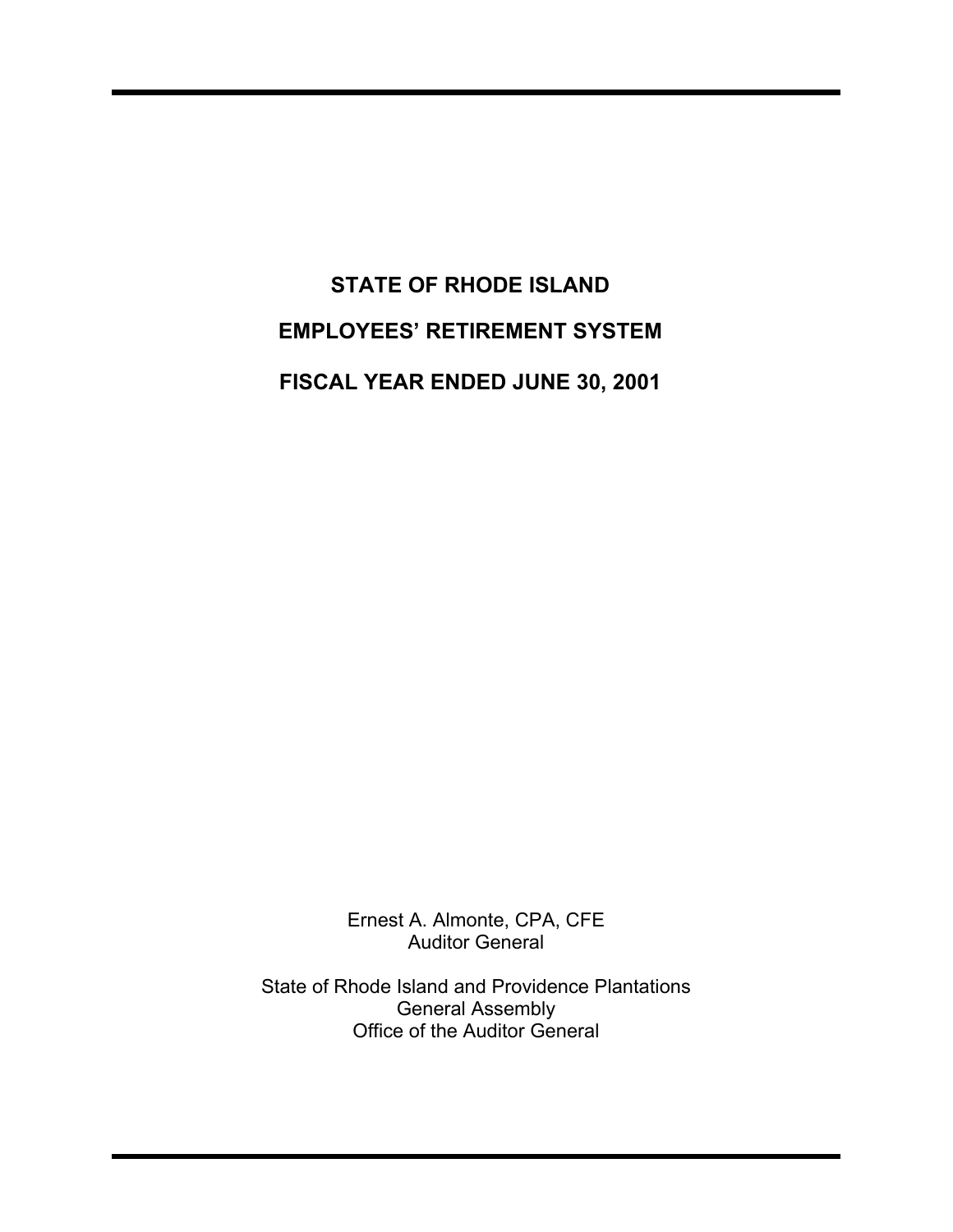

February 27, 2002

#### JOINT COMMITTEE ON LEGISLATIVE SERVICES:

SPEAKER John B. Harwood, Chairman

Senator William V. Irons Senator Dennis L. Algiere Representative Gerard M. Martineau Representative Robert A. Watson

We have completed our audit of the financial statements of the State of Rhode Island and Providence Plantations Employees' Retirement System for the fiscal year ended June 30, 2001 in accordance with Rhode Island General Laws, Chapters 22-13 and 35-7.

Our report is contained herein as outlined in the Table of Contents.

Sincerely,

Conest A. Almonte

Ernest A. Almonte, CPA, CFE Auditor General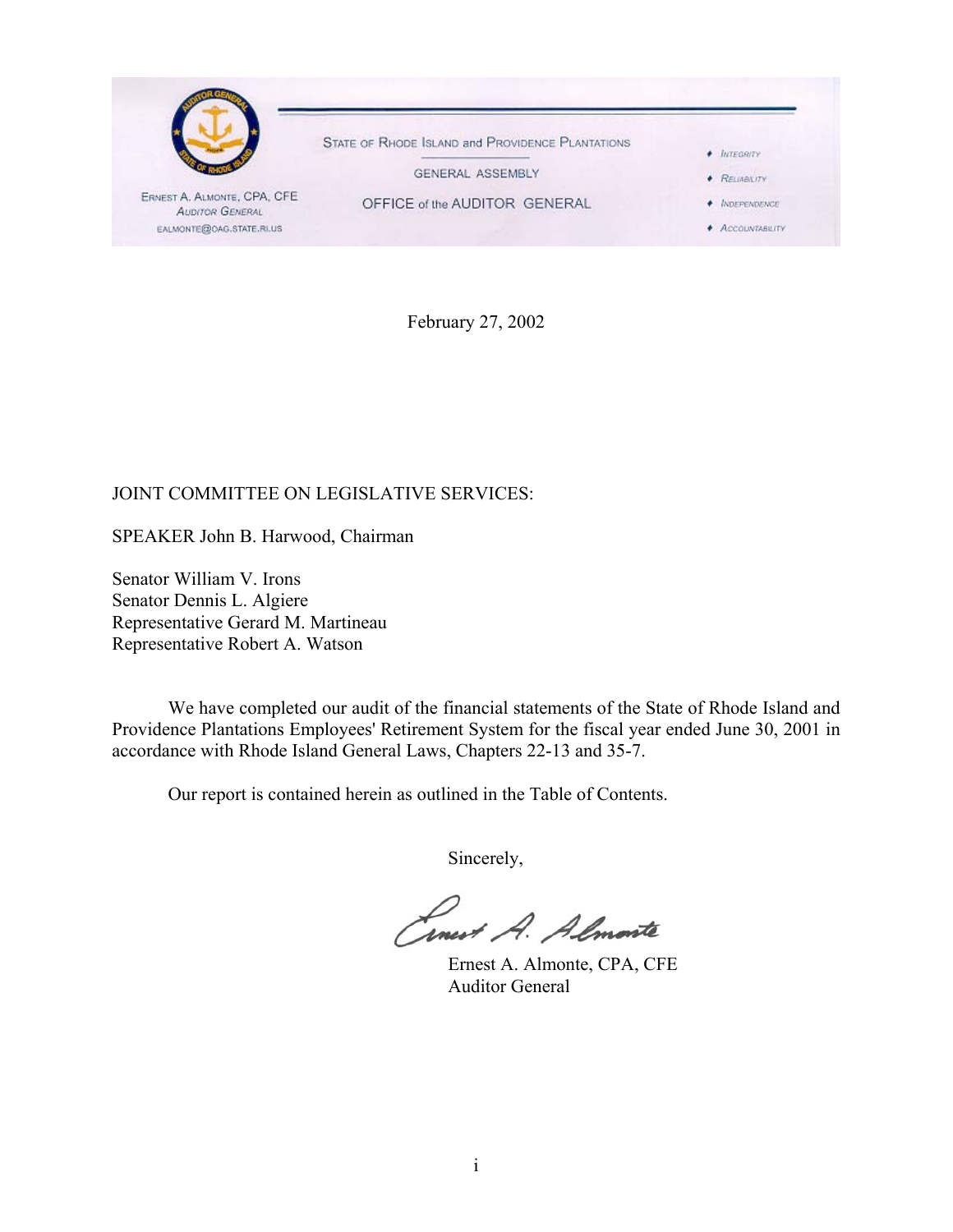## *EMPLOYEES' RETIREMENT SYSTEM OF RHODE ISLAND* **FISCAL YEAR ENDED JUNE 30, 2001**

## **TABLE OF CONTENTS**

#### **PAGE**

| L.  |                                                                               |    |
|-----|-------------------------------------------------------------------------------|----|
| П.  | <b>FINANCIAL STATEMENTS</b>                                                   |    |
|     |                                                                               |    |
|     |                                                                               |    |
|     |                                                                               |    |
| Ш.  | <b>REQUIRED SUPPLEMENTARY INFORMATION</b>                                     |    |
|     |                                                                               |    |
|     | Schedules of Contributions From the Employers and Other Contributing Entity21 |    |
|     |                                                                               |    |
|     |                                                                               |    |
| IV. | <b>INDEPENDENT AUDITOR'S REPORT ON COMPLIANCE AND ON</b>                      |    |
|     | <b>INTERNAL CONTROL OVER FINANCIAL REPORTING BASED ON AN</b>                  |    |
|     | AUDIT OF FINANCIAL STATEMENTS PERFORMED IN                                    |    |
|     | <b>ACCORDANCE WITH GOVERNMENT AUDITING STANDARDS</b>                          | 24 |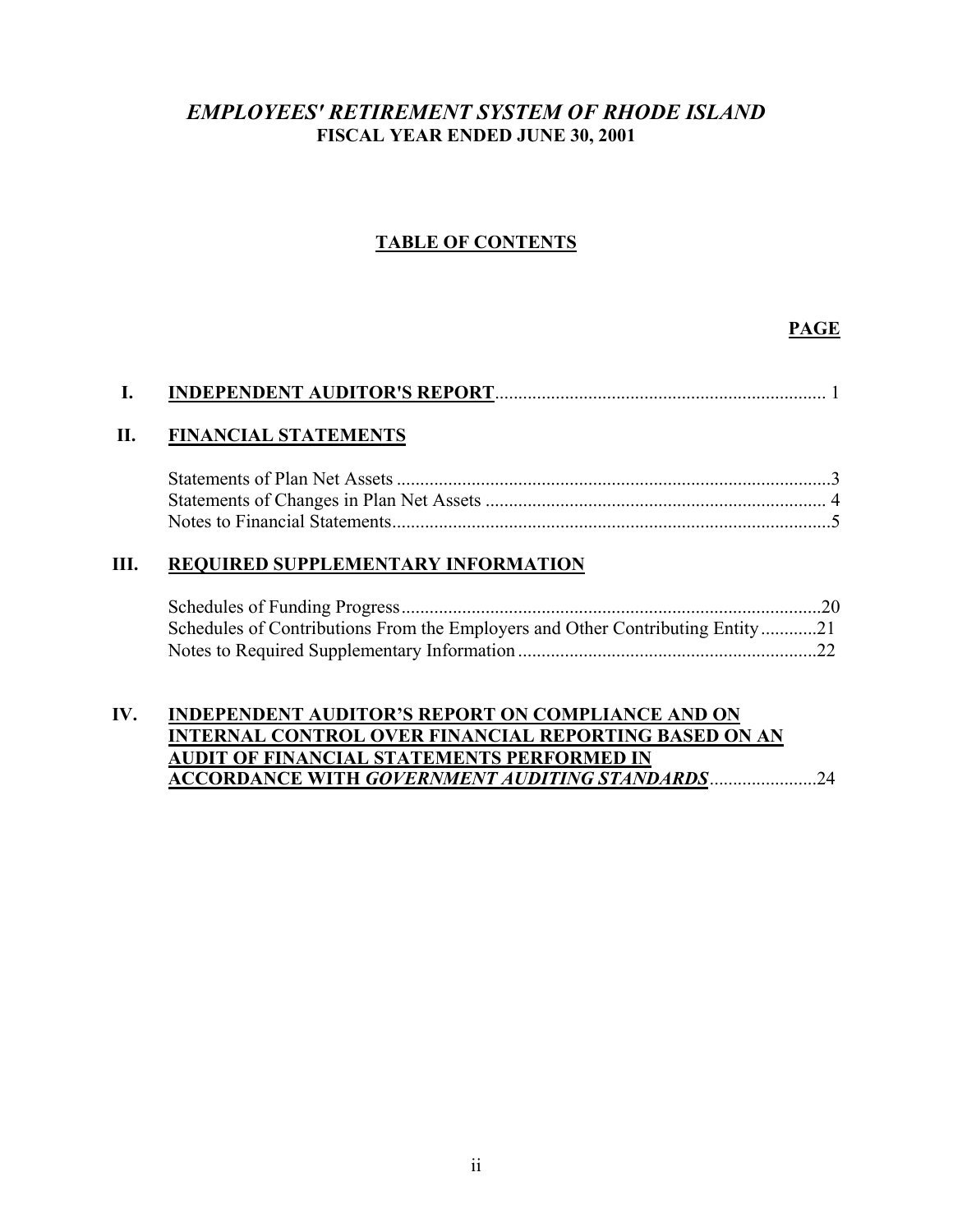

#### **INDEPENDENT AUDITOR'S REPORT**

#### JOINT COMMITTEE ON LEGISLATIVE SERVICES, GENERAL ASSEMBLY STATE OF RHODE ISLAND AND PROVIDENCE PLANTATIONS:

We have audited the accompanying statements of plan net assets of the State of Rhode Island and Providence Plantations Employees' Retirement System (the System) as of June 30, 2001 and the related statements of changes in plan net assets for the year then ended. These financial statements are the responsibility of the System's management. Our responsibility is to express an opinion on these financial statements based on our audit.

We conducted our audit in accordance with auditing standards generally accepted in the United States of America and the standards applicable to financial audits contained in *Government Auditing Standards,* issued by the Comptroller General of the United States of America. Those standards require that we plan and perform the audit to obtain reasonable assurance about whether the financial statements are free of material misstatement. An audit includes examining, on a test basis, evidence supporting the amounts and disclosures in the financial statements. An audit also includes assessing the accounting principles used and significant estimates made by management, as well as evaluating the overall financial statement presentation. We believe that our audit provides a reasonable basis for our opinion.

As discussed in Note 1(a), the financial statements referred to above present only the plan net assets and changes in plan net assets of the Pension Trust Funds of the State of Rhode Island and Providence Plantations (the State) and are not intended to present fairly the financial position and results of operation of the State, in conformity with accounting principles generally accepted in the United States of America.

In our opinion, the financial statements referred to above present fairly, in all material respects, the net assets of the plans within the System as of June 30, 2001, and the changes in plan net assets for the year then ended in conformity with accounting principles generally accepted in the United States of America.

In accordance with *Government Auditing Standards*, we have also issued a report dated February 8, 2002 on our consideration of the System's internal control over financial reporting and our tests of its compliance with certain provisions of laws, regulations, and contracts. That report is an integral part of an audit performed in accordance with *Government Auditing Standards* and should be read in conjunction with this report in considering the results of our audit.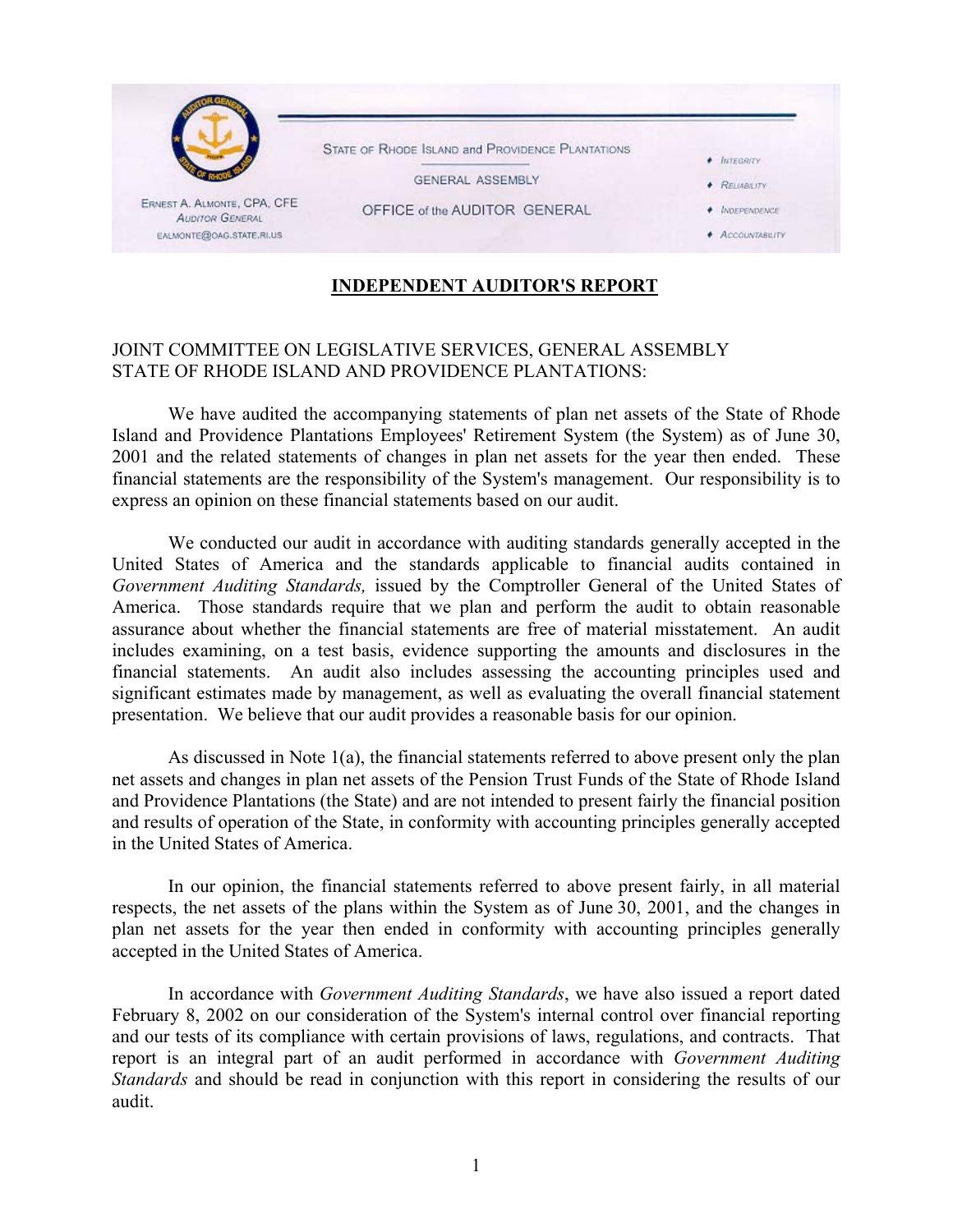Joint Committee on Legislative Services Page 2

The Schedules of Funding Progress and the Schedules of Contributions from the Employers and Other Contributing Entity on pages 20 and 21 are not a required part of the basic financial statements but are supplementary information required by the Governmental Accounting Standards Board. We have applied certain limited procedures, which consist principally of inquiries of management regarding the methods of measurement and presentation of the supplementary information. However, we did not audit the information and express no opinion on it.

Cinest A. Almonte

Ernest A. Almonte, CPA, CFE Auditor General

February 8, 2002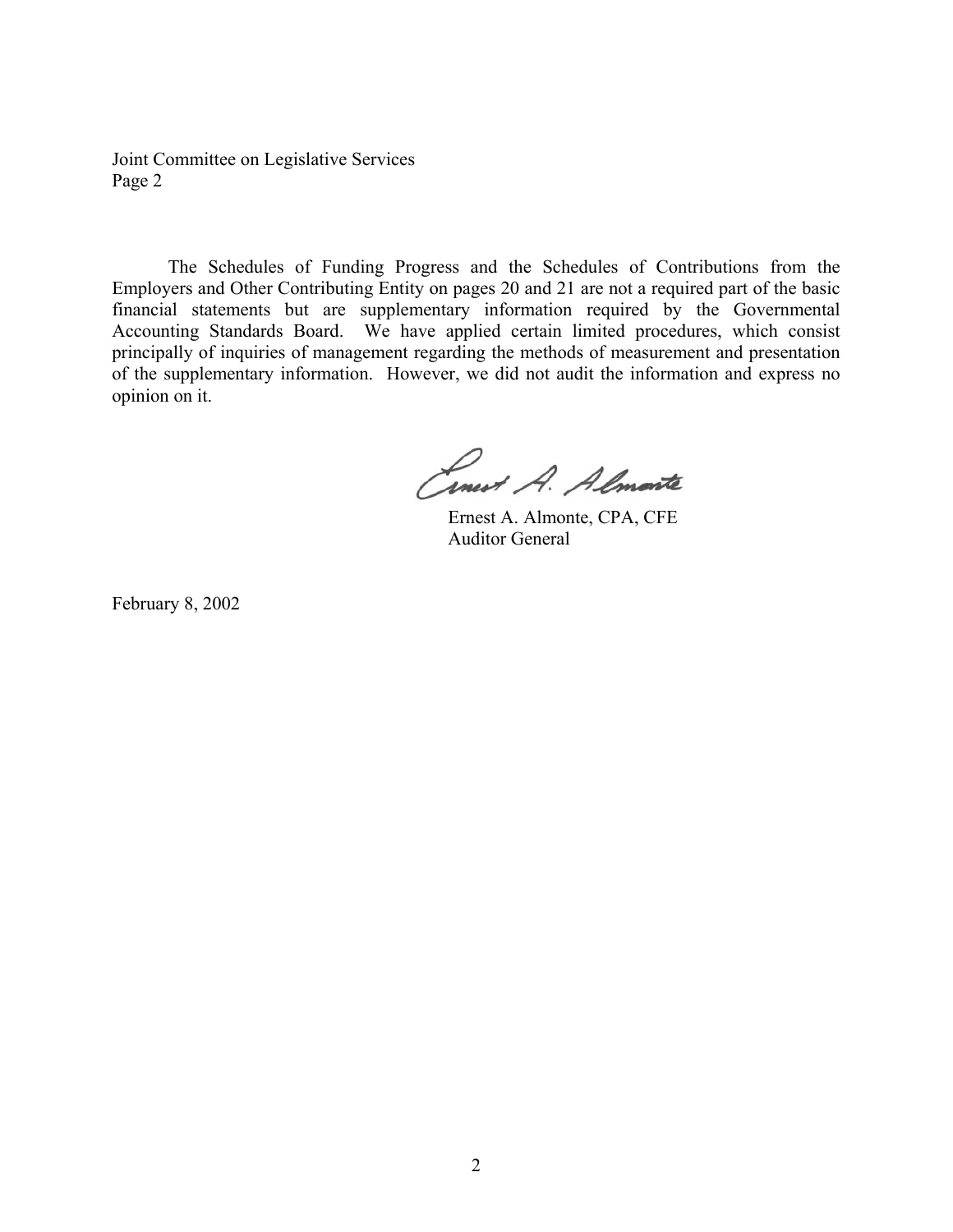## *EMPLOYEES' RETIREMENT SYSTEM OF RHODE ISLAND*

## *Statements of Plan Net Assets June 30, 2001*

|                                                                         |                 |                          |               |               | Total               |
|-------------------------------------------------------------------------|-----------------|--------------------------|---------------|---------------|---------------------|
|                                                                         | ERS             | <b>MERS</b>              | <b>SPRBT</b>  | <i>JRBT</i>   | (Memorandum Only)   |
| <b>Assets</b>                                                           |                 |                          |               |               |                     |
| Cash and cash equivalents (Note 3)                                      | \$<br>685,257   | \$<br>173,461            | 180,635<br>\$ | 114,309<br>\$ | \$<br>1,153,662     |
| Receivables                                                             |                 |                          |               |               |                     |
| Member contributions                                                    | 11,466,584      | 1,489,260                |               |               | 12,955,844          |
| <b>Employer contributions</b>                                           | 9,624,894       | 1,509,569                |               |               | 11,134,463          |
| Due from state for teachers                                             | 7,568,759       |                          |               |               | 7,568,759           |
| Miscellaneous                                                           | 1,340,768       | 195,326                  | 5,511         | 4,032         | 1,545,637           |
| Total receivables                                                       | 30,001,005      | 3,194,155                | 5,511         | 4,032         | 33,204,703          |
| Investments, at fair value (Note 3)                                     |                 |                          |               |               |                     |
| Equity in Short-Term Investment Fund                                    | 4,322,868       | 2,652,647                |               |               | 6,975,515           |
| Equity in Pooled Trust                                                  | 5,296,571,916   | 776,856,253              | 12,354,404    | 7,886,266     | 6,093,668,839       |
| Plan specific investments                                               | 27,325,594      | $\overline{\phantom{a}}$ |               |               | 27,325,594          |
| Total investments                                                       |                 |                          |               |               |                     |
| before lending activities                                               | 5,328,220,378   | 779,508,900              | 12,354,404    | 7,886,266     | 6,127,969,948       |
| Invested securities lending collateral(Note 3)                          | 381,179,145     | 55,908,125               | 889,111       | 567,552       | 438,543,933         |
| Property and equipment, at cost, net                                    |                 |                          |               |               |                     |
| of accumulated depreciation                                             |                 |                          |               |               |                     |
| Line of Business System in Development                                  | 7,467,544       | 1,090,313                | 15,037        | 9,714         | 8,582,608           |
| Computer Equipment (net of accumulated                                  |                 |                          |               |               |                     |
| depreciation \$134,535)                                                 | 468,329         | 68,335                   | 897           | 582           | 538,143             |
| Total Property and Equipment                                            | 7,935,873       | 1,158,648                | 15,934        | 10,296        | 9,120,751           |
| Total assets                                                            | 5,748,021,658   | 839,943,289              | 13,445,595    | 8,582,455     | 6,609,992,997       |
|                                                                         |                 |                          |               |               |                     |
| <b>Liabilities</b>                                                      |                 |                          |               |               |                     |
| Securities lending liability                                            | 381,179,145     | 55,908,125               | 889,111       | 567,552       | 438,543,933         |
| Accounts and vouchers payable                                           | 5,164,143       | 743,274                  | 11,705        | 7,507         | 5,926,629           |
| <b>Total liabilities</b>                                                | 386, 343, 288   | 56,651,399               | 900,816       | 575,059       | 444,470,562         |
| Net assets held in trust for pension<br>benefits (A schedule of funding |                 |                          |               |               |                     |
| progress for each plan is<br>presented on page 20.)                     | \$5,361,678,370 | \$783,291,890            | \$12,544,779  | \$8,007,396   | 6,165,522,435<br>\$ |

*See notes to financial statements.*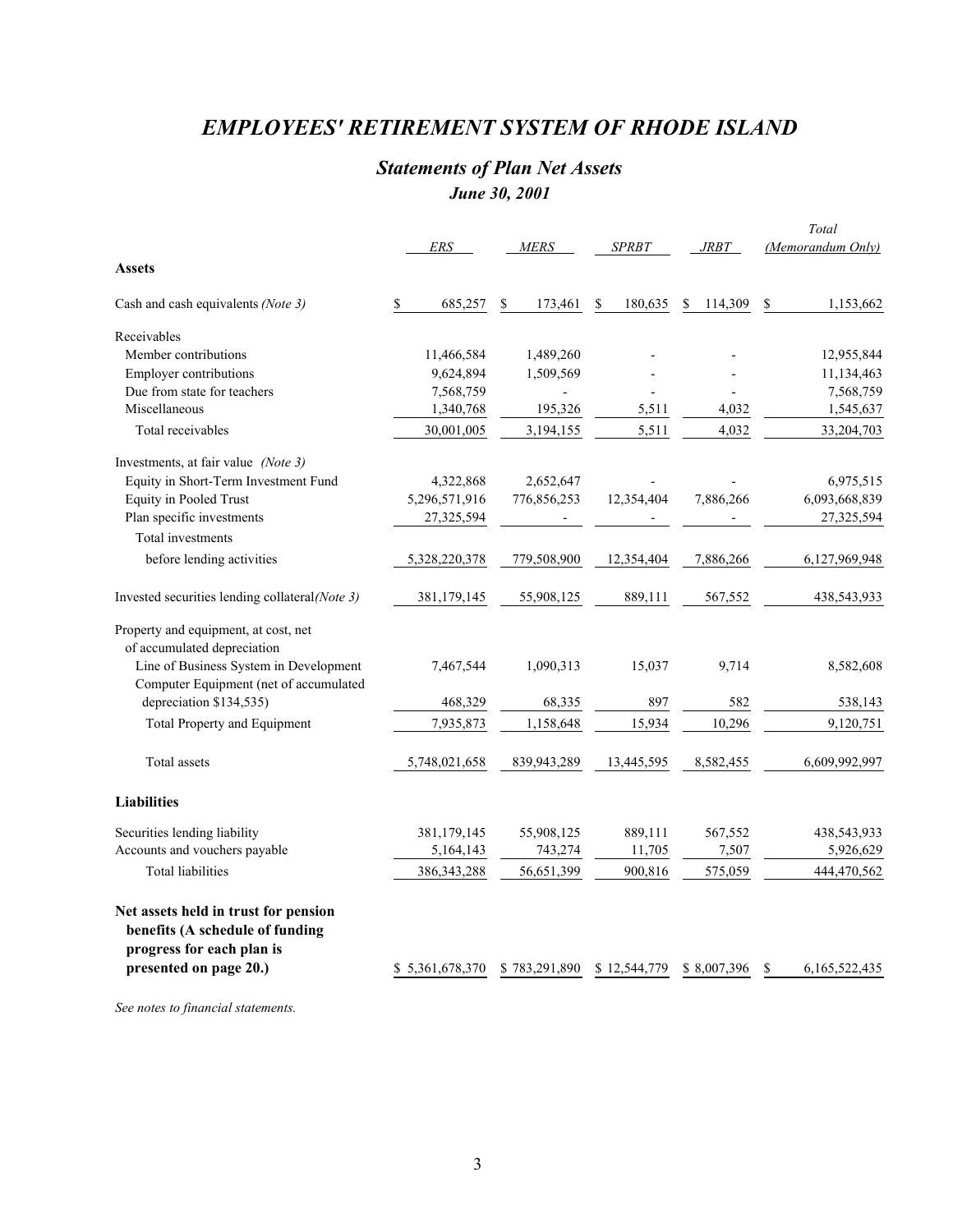## *EMPLOYEES' RETIREMENT SYSTEM OF RHODE ISLAND*

## *Statements of Changes In Plan Net Assets Fiscal Year Ended June 30, 2001*

|                                       |    |                 |    |                 |                  |    |               |    | Total             |
|---------------------------------------|----|-----------------|----|-----------------|------------------|----|---------------|----|-------------------|
|                                       |    | <b>ERS</b>      |    | MERS            | <b>SPRBT</b>     |    | <i>JRBT</i>   |    | (Memorandum Only) |
| <b>Additions</b>                      |    |                 |    |                 |                  |    |               |    |                   |
| Contributions                         |    |                 |    |                 |                  |    |               |    |                   |
| Member contributions                  | \$ | 120,115,161     | S. | 15,858,098      | \$<br>615,081    | -S | 330,424       | -S | 136,918,764       |
| <b>Employer contributions</b>         |    | 94,280,315      |    | 6,092,688       | 1,819,930        |    | 1,163,571     |    | 103,356,504       |
| State contributions for teachers      |    | 35, 365, 234    |    |                 |                  |    |               |    | 35,365,234        |
| Interest on service credits purchased |    | 972,461         |    | 127,465         |                  |    |               |    | 1,099,926         |
| Total contributions                   |    | 250,733,171     |    | 22,078,251      | 2,435,011        |    | 1,493,995     |    | 276,740,428       |
| Investment income                     |    |                 |    |                 |                  |    |               |    |                   |
| Net depreciation in fair value        |    |                 |    |                 |                  |    |               |    |                   |
| of investments                        |    | (833,071,866)   |    | (121,990,923)   | (1,755,616)      |    | (1, 133, 539) |    | (957, 951, 944)   |
| Interest                              |    | 135,380,467     |    | 19,623,649      | 278,766          |    | 180,051       |    | 155,462,933       |
| Dividends                             |    | 29,830,012      |    | 4,366,801       | 62,831           |    | 40,474        |    | 34,300,118        |
| Other investment income               |    | 19,179,633      |    | 2,806,664       | 39,289           |    | 25,427        |    | 22,051,013        |
|                                       |    | (648, 681, 754) |    | (95, 193, 809)  | (1,374,730)      |    | (887, 587)    |    | (746, 137, 880)   |
| Less investment expense               |    | 20,180,662      |    | 2,952,867       | 42,299           |    | 27,256        |    | 23,203,084        |
| Net loss from investing activities    |    | (668, 862, 416) |    | (98, 146, 676)  | (1,417,029)      |    | (914, 843)    |    | (769, 340, 964)   |
| Securities Lending                    |    |                 |    |                 |                  |    |               |    |                   |
| Securities lending income             |    | 11,975,954      |    | 1,756,391       | 27,847           |    | 17,777        |    | 13,777,969        |
| Less securities lending expense       |    | (10, 931, 498)  |    | (1,603,339)     | (25, 498)        |    | (16, 276)     |    | (12, 576, 611)    |
| Net securities lending income         |    | 1,044,456       |    | 153,052         | 2,349            |    | 1,501         |    | 1,201,358         |
| Total net investment loss             |    | (667, 817, 960) |    | (97, 993, 624)  | (1,414,680)      |    | (913, 342)    |    | (768, 139, 606)   |
| Total additions                       |    | (417,084,789)   |    | (75, 915, 373)  | 1,020,331        |    | 580,653       |    | (491, 399, 178)   |
|                                       |    |                 |    |                 |                  |    |               |    |                   |
| <b>Deductions</b>                     |    |                 |    |                 |                  |    |               |    |                   |
| <b>Benefits</b>                       |    |                 |    |                 |                  |    |               |    |                   |
| Retirement benefits                   |    | 277,319,497     |    | 28,669,422      |                  |    | 76,524        |    | 306,065,443       |
| Cost of living adjustment             |    | 65, 615, 147    |    | 2,889,175       |                  |    |               |    | 68,504,322        |
| SRA Plus (option)                     |    | 19,280,077      |    | 1,309,124       |                  |    |               |    | 20,589,201        |
| Supplemental benefits                 |    | 956,500         |    |                 |                  |    |               |    | 956,500           |
| Death benefits post-retirement        |    | 2,533,440       |    | 626,177         |                  |    |               |    | 3,159,617         |
| Death benefits pre-retirement         |    | 292,400         |    | 92,800          |                  |    |               |    | 385,200           |
| <b>Total benefits</b>                 |    | 365,997,061     |    | 33,586,698      |                  |    | 76,524        |    | 399,660,283       |
| Refund of contributions               |    | 6,027,280       |    | 1,337,479       |                  |    |               |    | 7,364,759         |
| Administrative expense                |    | 2,662,558       |    | 386,016         | 2,045            |    | 908           |    | 3,051,527         |
| Total deductions                      |    | 374,686,899     |    | 35,310,193      | 2,045            |    | 77,432        |    | 410,076,569       |
| Net increase (decrease)               |    | (791, 771, 688) |    | (111, 225, 566) | 1,018,286        |    | 503,221       |    | (901, 475, 747)   |
| Net assets held in trust for          |    |                 |    |                 |                  |    |               |    |                   |
| pension benefits                      |    |                 |    |                 |                  |    |               |    |                   |
| <b>Beginning of year</b>              |    | 6,153,450,058   |    | 894,517,456     | 11,526,493       |    | 7,504,175     |    | 7,066,998,182     |
| End of year                           | S. | 5,361,678,370   | \$ | 783,291,890     | \$<br>12,544,779 | \$ | 8,007,396     | \$ | 6,165,522,435     |

*See notes to financial statements.*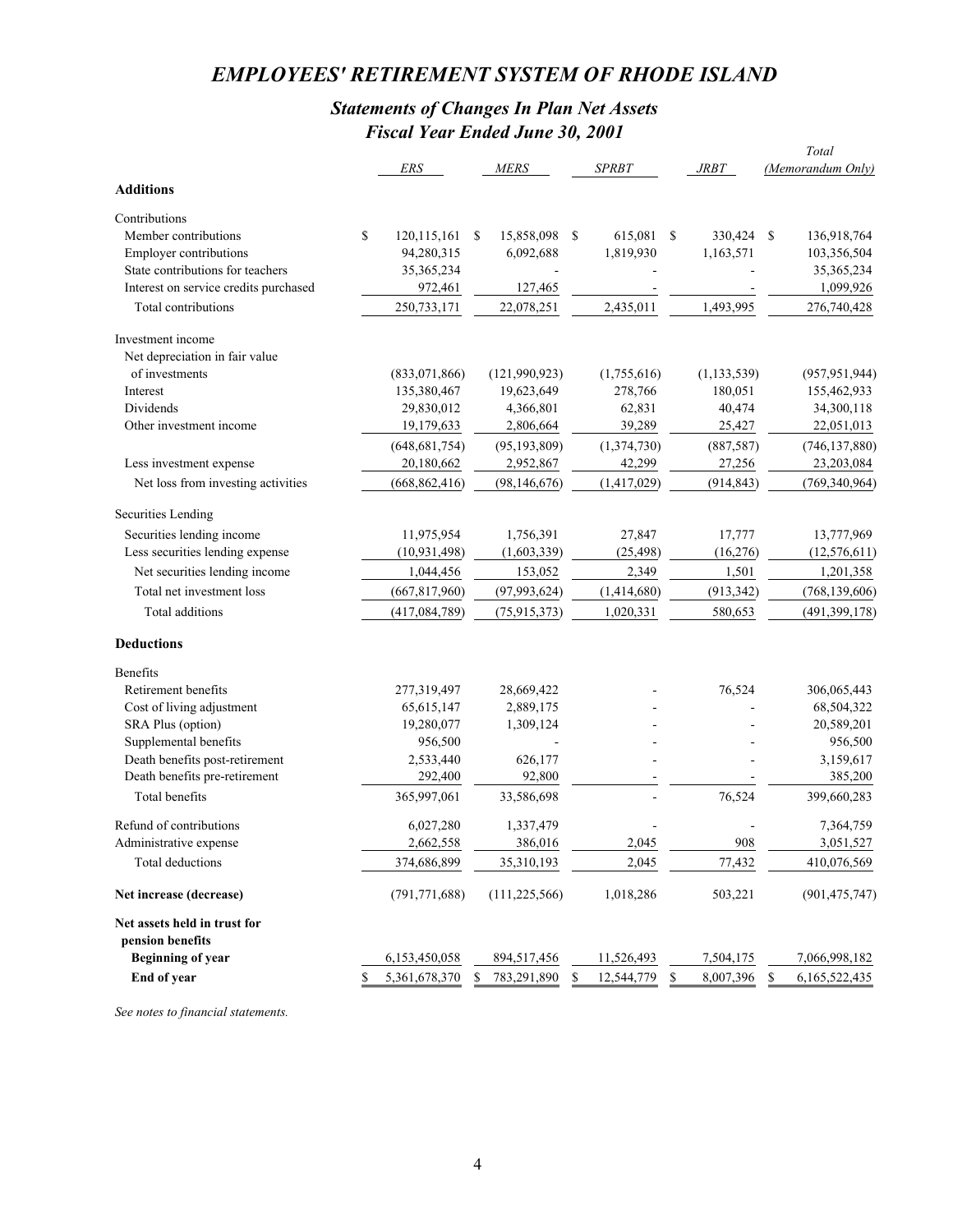# **1. Plan Descriptions**

#### **(a). General**

The Employees' Retirement System of Rhode Island (the "System") acts as a common investment and administrative agent for pension benefits to be provided for four defined benefit retirement plans as listed below:

| Plan Name                                          | Type of Plan                                    |
|----------------------------------------------------|-------------------------------------------------|
| Employees' Retirement System ( <i>ERS</i> )        | Cost-sharing multiple-employer                  |
| Municipal Employees' Retirement System             | defined benefit plan<br>Agent multiple-employer |
| (MERS)                                             | defined benefit plan                            |
| <b>State Police Retirement Benefits Trust</b>      | Single-employer defined benefit                 |
| (SPRBT)                                            | plan                                            |
| Judicial Retirement Benefits Trust ( <i>JRBT</i> ) | Single-employer defined benefit<br>plan         |

Although the assets of the plans are commingled for investment purposes, each plan's assets are accounted for separately and may be used only for the payment of benefits to the members of that plan, in accordance with the terms of that plan.

The System's financial statements are included as Pension Trust Funds within the Trust and Agency Funds in the Comprehensive Annual Financial Report of the State of Rhode Island and Providence Plantations.

The System is administered by the State of Rhode Island Retirement Board which consists of 15 members: the general treasurer; the director of administration or his or her designee; the budget officer or his or her designee; the fiscal advisor to the house finance committee or his or her designee; the president of the league of cities and towns or his or her designee; two (2) active State employee members of the retirement system or officials from state employee unions to be elected by active State employees; two (2) active teacher members of the retirement system or officials from a teachers union to be elected by active teachers; one active municipal employee member of the retirement system or an official from a municipal employees union to be elected by active municipal employees; one retired member of the retirement system to be elected by retired members of the System; the chairperson of the house finance committee or his or her designee; the chairperson of the senate finance committee or his or her designee; and two (2) public representatives, one of whom shall be a C.L.U. competent in the area of pension benefits, shall be appointed by the governor and whose term shall be for four (4) years, or until their successors are appointed.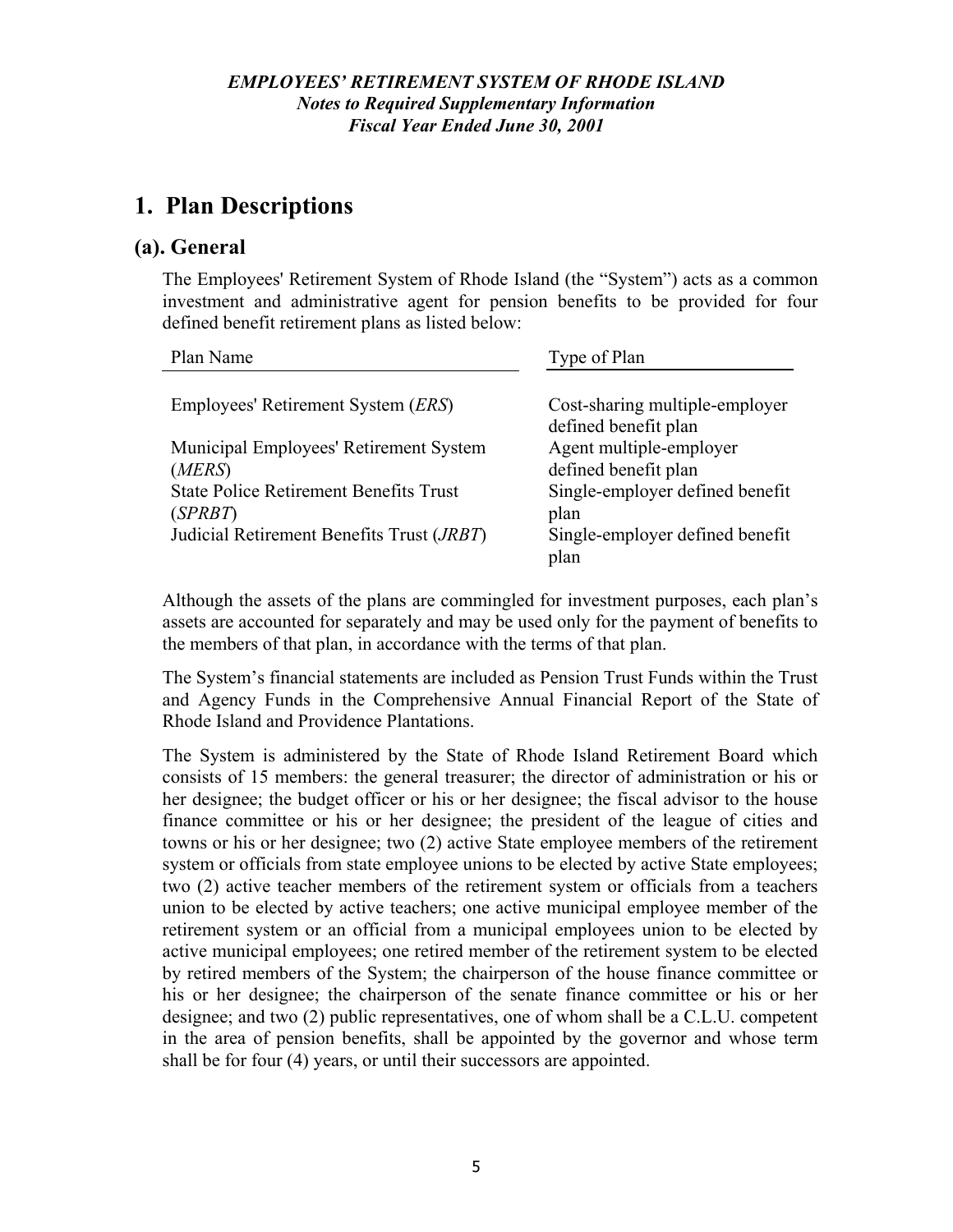# **1. Plan Descriptions**

## **(a). General (continued)**

The System's purpose is to provide retirement benefits to state employees, public school teachers, general municipal employees, public safety employees, state police officers and judges.

A summary of membership in the plans as of the June 30, 2000 actuarial valuation is listed below:

|                        |                               | Terminated plan<br>members entitled  |                  | Active           |                  |
|------------------------|-------------------------------|--------------------------------------|------------------|------------------|------------------|
|                        | Retirees and<br>beneficiaries | to but not yet<br>receiving benefits | Active<br>Vested | $Non-$<br>vested | Total by<br>Plan |
| <b>ERS</b>             |                               |                                      |                  |                  |                  |
| <b>State Employees</b> | 9,250                         | 1,730                                | 8,916            | 4,389            | 24,285           |
| Teachers               | 6,486                         | 1,245                                | 7,351            | 6,256            | 21,338           |
| <b>MERS</b>            |                               |                                      |                  |                  |                  |
| General Employees      | 3,214                         | 959                                  | 2,693            | 3,517            | 10,383           |
| <b>Public Safety</b>   | 270                           | 31                                   | 470              | 551              | 1,322            |
| <b>SPRBT</b>           |                               |                                      |                  | 152              | 152              |
| <b>JRBT</b>            |                               |                                      |                  | 31               | 31               |
| Total by type          | 19,220                        | 3,965                                | 19,430           | 14,896           | 57,511           |

## **(b). Membership and Benefit Provisions**

#### (1) Employees' Retirement System (ERS)

The ERS was established under section two of chapter 2334 of the Rhode Island Public Laws of 1936 and placed under the management of the Retirement Board for the purpose of providing retirement allowances for employees of the State of Rhode Island under the provisions of chapters 8 to 10, inclusive, of title 36, and public school teachers under the provisions of chapters 15 to 17, inclusive, of title 16 of the Rhode Island General Laws.

The plan covers most State employees other than certain personnel at the State colleges and university (principally faculty and administrative personnel). Elected officials may become members on an optional basis. Membership in the plan is compulsory for teachers, including superintendents, principals, school nurses, and certain other school officials in the public schools in the cities and towns. Rhode Island Airport Corporation (RIAC) employees hired before July 1, 1993 are also covered and have the same benefits as State employees. Rhode Island Economic Development Corporation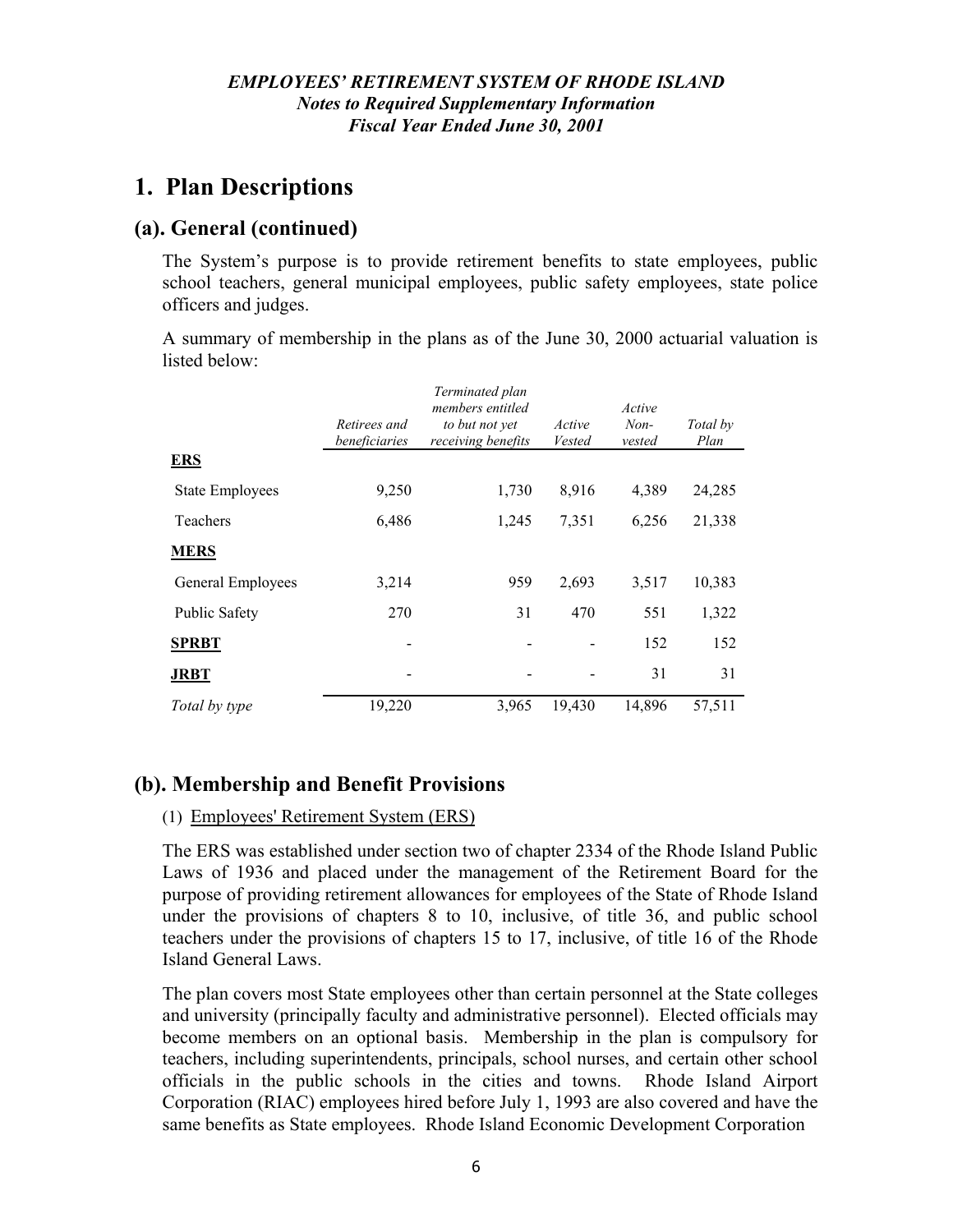## **(b). Membership and Benefit Provisions (continued)**

(RIEDC) employees who were (1) active contributing members and employees of the Department of Economic Development of the State of Rhode Island before October 31, 1995, and (2) elected to continue membership in the plan are also covered and have the same benefits as State employees. Narragansett Bay Water Quality District Commission employees who are members of a collective bargaining unit are also covered and have the same benefits as State employees.

The plan provides unreduced benefits of 1.7% of earnings for each of the first ten years of service; 1.9% for each of the next ten years; 3.0% per year for each of the next fourteen years; and 2% for the 35th year. Joint and survivor options are available as well as the Service Retirement Allowance (SRA) Plus option that provides for the payment of a larger benefit before the attainment of age sixty-two (62) and a reduced amount thereafter. The reduced amount is equal to the benefit before age sixty-two (62), including cost-of-living increases, minus the member's estimated social security benefit payable at age sixty-two (62). The maximum benefit is 80% of final average earnings after 35 years of service. Such benefits are available to members at least age 60 with 10 years of service, or after 28 years at any age. A different benefit formula applies to State correctional officers who may retire at age 50 if they have 20 years of service. Benefits for all employees are based on the average of the highest three consecutive years' earnings, exclusive of overtime.

On the third January after retirement, a cost-of-living increase of 3% (compounded annually) is provided independent of actual changes in the consumer price index. The plan also provides nonservice-connected disability benefits after five years of service; service-connected disability pensions with no minimum service requirement; vested benefits after ten years of service; survivor's benefits for service-connected death; and certain lump sum death benefits.

The plan also provides benefits to legislators elected to office prior to January 1, 1995, of \$600 for every year served up to a maximum of \$12,000. Such benefits are available to legislators 55 and over with at least 8 years of service or, at any age with 20 or more years of service.

The plan provides a survivor benefit to public school teachers via a "Teachers Survivor Benefits Fund" in lieu of Social Security. Not all school districts participate in the plan. The cost of the benefits provided by the plan are two percent (2%) of the member's annual salary up to but not exceeding an annual salary of \$9,600; one-half (1/2) of the cost is contributed by the member by deductions from his or her salary, and the other half (1/2) is contributed and paid by the respective city, town, or school district by which the member is employed. These contributions are in addition to the contributions required for regular pension benefits.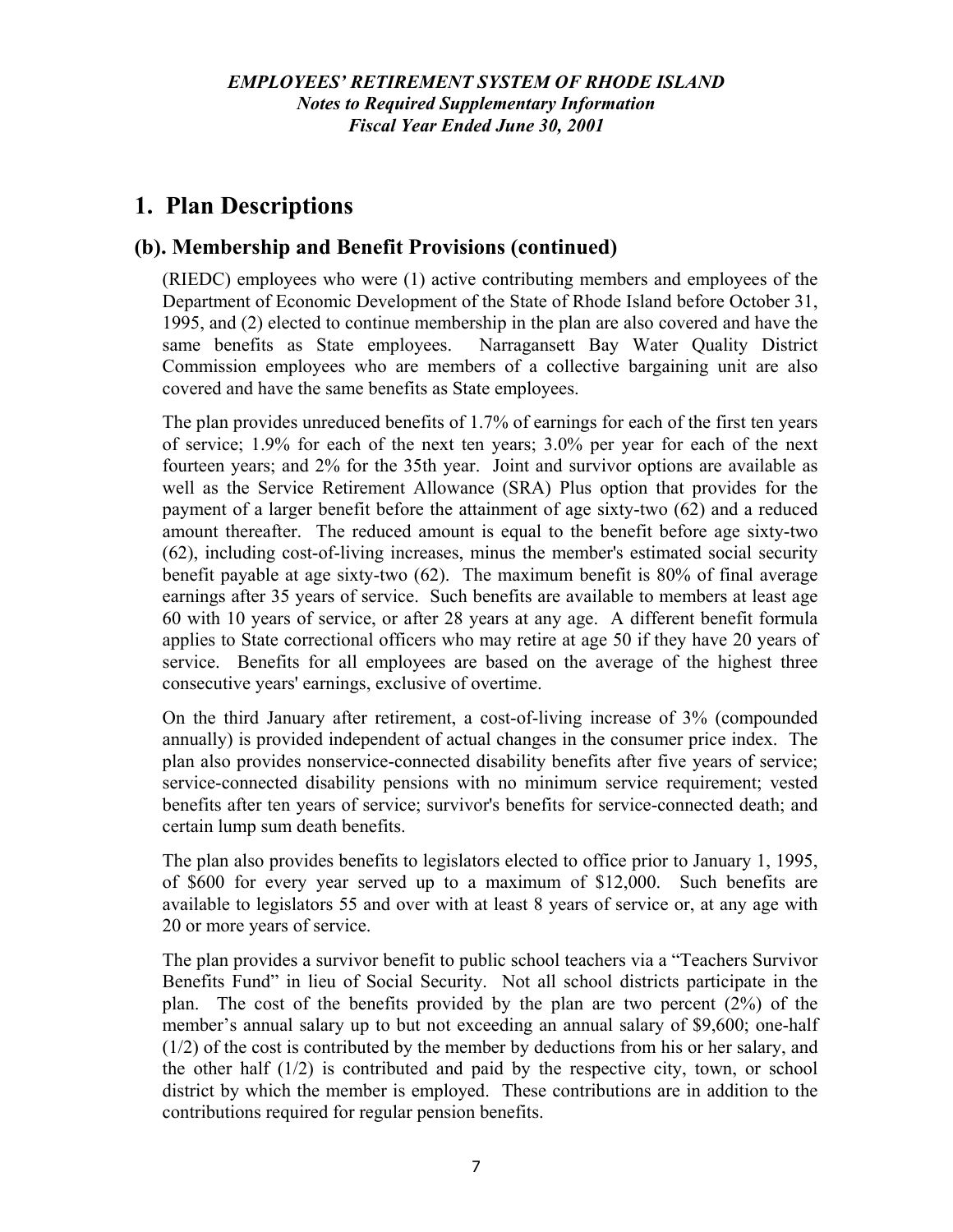## **(b). Membership and Benefit Provisions (continued)**

Spouse, parents, family and children benefits are payable following the decease of a member. A spouse shall be entitled to benefits upon attaining the age of sixty (60) years. Children's benefits are payable to the child, including a stepchild or adopted child of a deceased member if the child is unmarried and under the age of eighteen (18) years or twenty-three (23) years and a full time student, and was dependent upon the member at the time of the member's death. Family benefits are provided if at the time of the member's death the surviving spouse has in his or her care a child of the deceased member entitled to child benefits. Parents benefits are payable to the parent or parents of a deceased member if the member did not leave a widow, widower, or child who could ever qualify for monthly benefits on the member's wages and the parent has reached the age of 60 years, has not remarried, and received support from the member.

The Teachers Survivor Benefits Fund provides benefits based on the highest salary at the time of retirement of the teacher. Benefits are payable in accordance with the following table:

|                              | <b>Spousal Monthly</b> |
|------------------------------|------------------------|
| <b>Highest Annual Salary</b> | Minimum Benefit        |
| \$17,000 or less             | \$600                  |
| \$17,001 to \$25,000         | \$700                  |
| \$25,001 to \$33,000         | \$800                  |
| \$33,001 to \$40,000         | \$900                  |
| \$40,001 and over            | \$1,000                |

Benefits payable to children and families are equal to the spousal benefit multiplied by the percentage below:

|       |          | Parent and 1   Parent and 2   Parent and more   One Child   Two Children |       |       | Three or more  |
|-------|----------|--------------------------------------------------------------------------|-------|-------|----------------|
| Child | Children | than 2 Children                                                          | Alone | Alone | Children Alone |
| 150%  | 175%     | 175%                                                                     | 75%   | 150%  | 175%           |

(2) Municipal Employees' Retirement System (MERS)

The MERS was established under section one of chapter 2784 of the Rhode Island Public Laws of 1951 and placed under the management of the Retirement Board for the purpose of providing retirement allowances to employees of municipalities, housing authorities, water and sewer districts, and municipal police and fire persons that have elected to participate.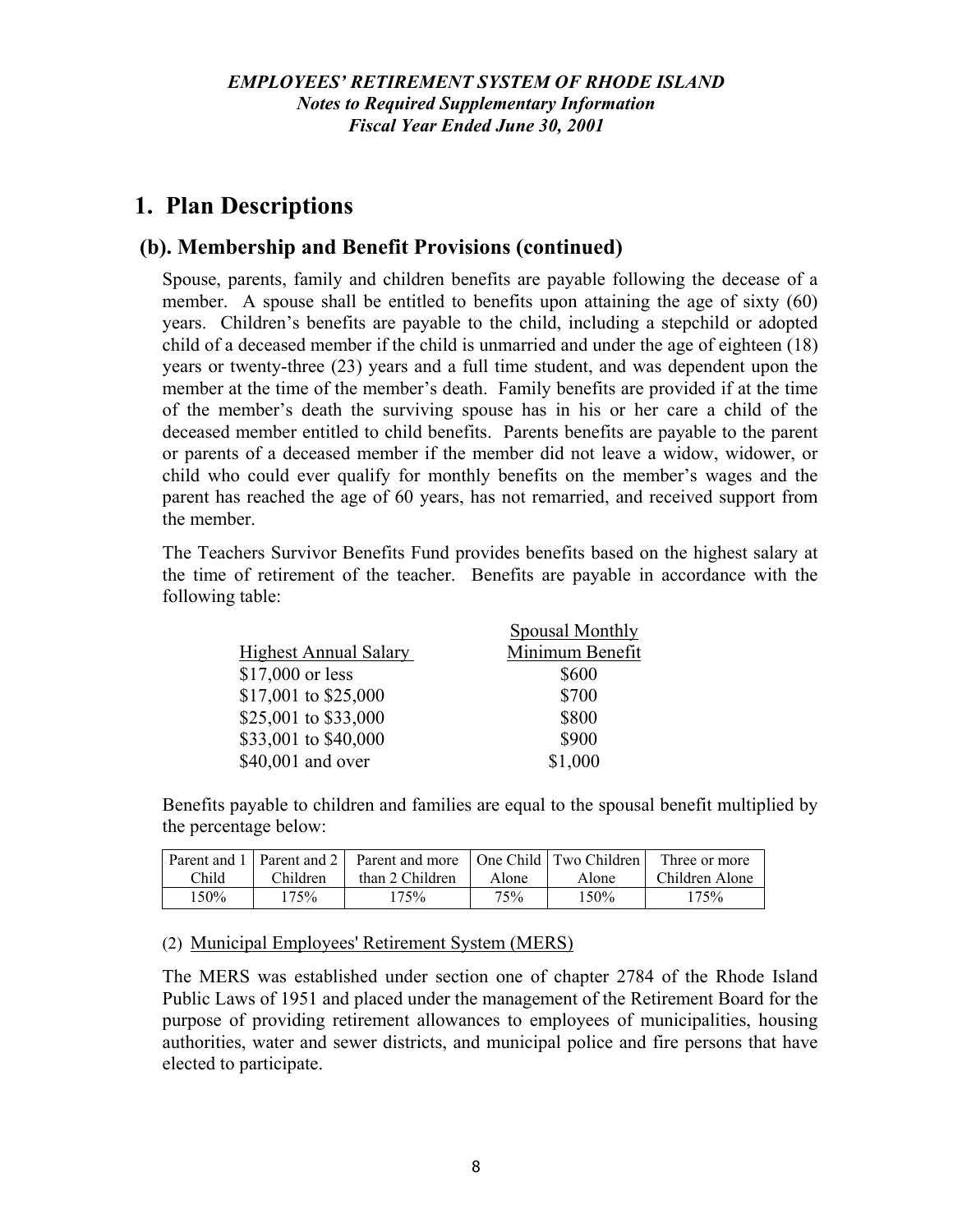## **(b). Membership and Benefit Provisions (continued)**

The plan generally provides retirement benefits equal to 2% of a member's final average salary multiplied by the number of years of total service up to a maximum of 75%. Joint and survivor options are available as well as the Service Retirement Allowance (SRA) Plus option that provides for the payment of a larger benefit before the attainment of age sixty-two (62) and a reduced amount thereafter. The reduced amount is equal to the benefit before age sixty-two (62), including cost-of-living increases, minus the member's estimated social security benefit payable at age sixtytwo (62). Such benefits are available to members at least age 58 with 10 years of service or after 30 years of service at any age. Police and fire personnel may retire at age 55 if they have 10 years of service or after 25 years of service at any age. An optional cost-of-living provision may be elected for police and fire personnel and general employees. An option may be elected to provide a 20 year service pension with a benefit equal to 2.5% for each year of service up to a maximum of 75% for police and fire personnel. Benefits are based on the average of the highest three consecutive years' earnings, exclusive of overtime.

The plan also provides nonservice-connected disability benefits after 5 years of service; service-connected disability pensions with no minimum service requirement; vested benefits after 10 years of service; survivor's benefits; and certain lump sum death benefits. A summary of participating employers is listed below:

| Municipalities, housing authorities, water and sewer districts. | 64  |
|-----------------------------------------------------------------|-----|
| Municipal police and fire departments.                          | 44  |
| Total participating units as of June 30, 2001                   | 108 |

(3) State Police Retirement Benefits Trust (SPRBT)

The State Police Retirement Benefits Trust was established under Rhode Island General Laws 42-28-22.1 and was placed under the management of the Retirement Board for the purpose of providing retirement allowances to State Police.

The plan covers all State Police and Superintendents hired after July 1, 1987.

The plan generally provides retirement benefits equal to 50% of final salary after 20 years of service, plus 3.0% of final salary times service in excess of 20 years through 25 years to a maximum of 65% of final salary. Such benefits are available to members after 20 years of service regardless of age. The Superintendent of the State Police will receive 50% of his/her final salary and may retire after attainment of age 60 and 10 years of service. A cost-of-living adjustment of \$1,500 per annum beginning on January 1st of the year in which a member attains his/her third anniversary of retirement is provided to all members. Benefits are based on the final base salary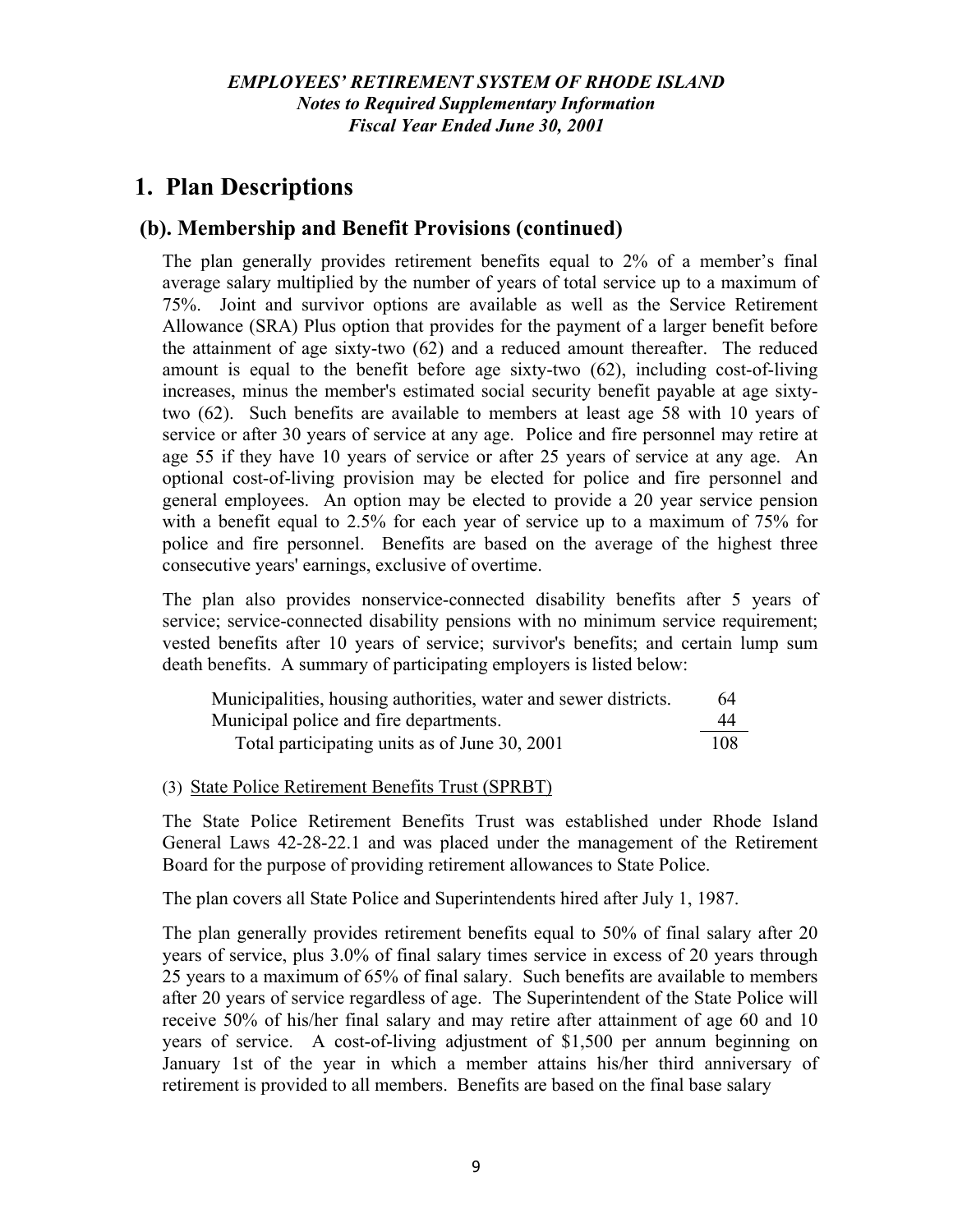## **(b). Membership and Benefit Provisions (continued)**

earned at retirement including longevity increment, holiday pay, clothing allowance and up to 400 overtime hours.

The plan also provides nonservice-connected disability benefits after 10 years of service and service-connected disability pensions with no minimum service requirement.

(4) Judicial Retirement Benefits Trust (JRBT)

The Judicial Retirement Benefits Trust was established under Rhode Island General Laws 8-8.2-7; 8-3-16; 8-8-10.1; 28-30-18.1; and was placed under the management of the Retirement Board for the purpose of providing retirement allowances to Justices of the Traffic Tribunal, Supreme, Superior, Family, District and Workers Compensation courts.

The plan covers all Judges appointed after December 31, 1989.

The plan generally provides retirement benefits equal to 75% of the final salary at the time of retirement after 20 years of service, or 10 years of service and attainment of age 65. Judges retiring after 20 years of service after age 65 or 15 years of service after age 70 will receive full retirement benefits which is the final salary at time of retirement. On the third January after the date of retirement, a cost-of-living increase amounting to 3% not compounded is provided to Supreme, Superior, Family and District Court Judges, independent of actual changes in the consumer price index. Traffic Tribunal and Workers' Compensation Court Judges, on the third January after the date of retirement, receive a cost-of-living increase amounting to 3% compounded annually.

# **2. Summary of Significant Accounting Policies**

These financial statements were prepared in accordance with generally accepted accounting principles as prescribed by the Governmental Accounting Standards Board (GASB). The Governmental Accounting Standards Board (GASB) has the responsibility for establishing generally accepted accounting principles for defined benefit pension plans established by governmental entities. In accordance with GASB Statement No. 20, in the absence of specific guidance from a GASB pronouncement, pronouncements of the Financial Accounting Standards Board (FASB) issued on or before November 30, 1989 have been followed.

**Basis of Accounting -** The financial statements of the System are prepared on the accrual basis of accounting. Under this method revenues are recorded when earned and expenses are recorded when incurred. Plan member contributions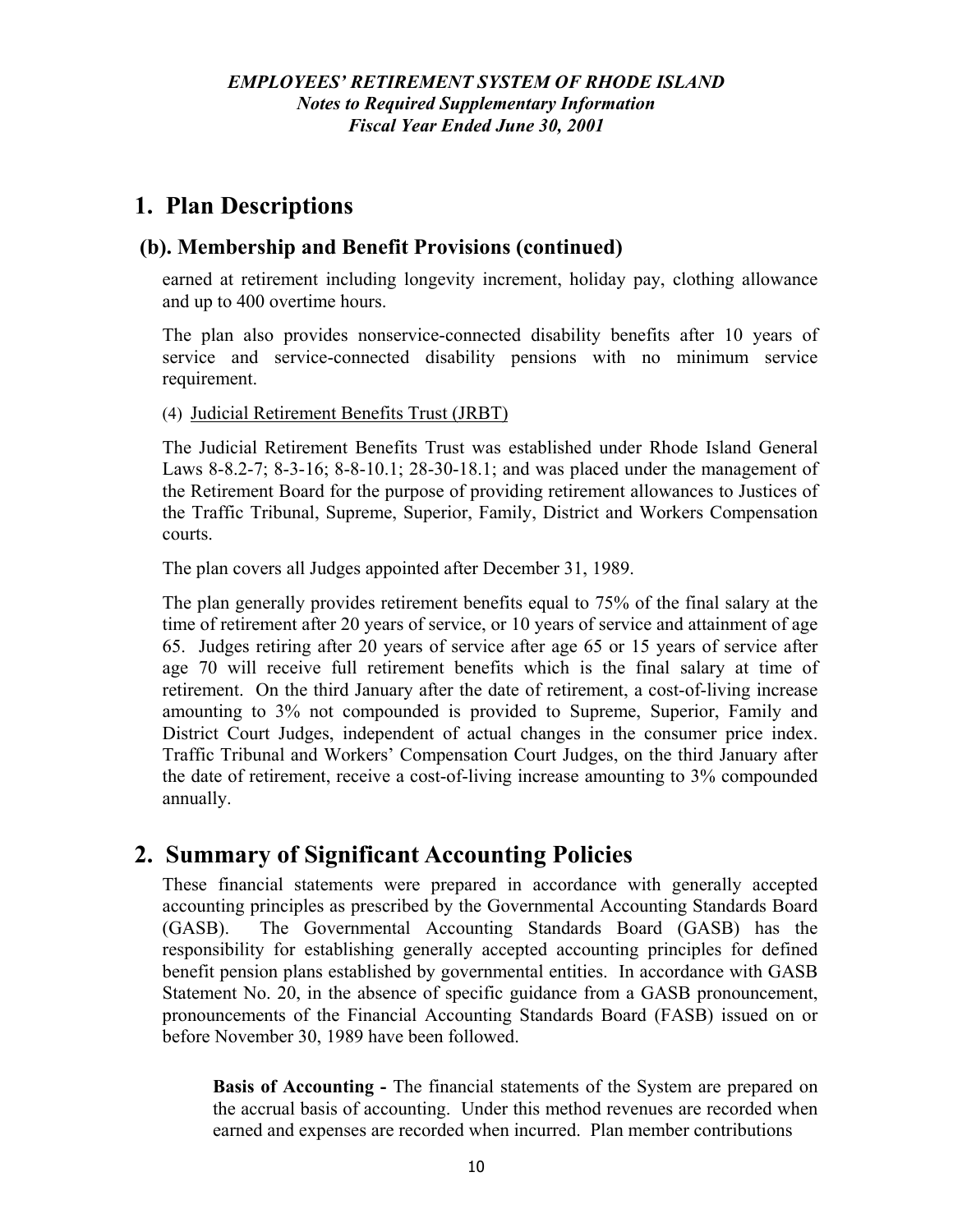## **2. Summary of Significant Accounting Policies (continued)**

are recognized in the period in which the contributions are due. Employer contributions to each plan are recognized when due and the employer has made a formal commitment to provide the contributions. Benefits and refunds are recognized when due and payable in accordance with the terms of each plan. Dividend income is recorded on the ex-dividend date. Investment transactions are recorded on a trade date basis. The gains or losses on foreign currency exchange contracts are included in income in the period in which the exchange rates change. Gains and losses on contracts which hedge specific foreign currency denominated commitments are deferred and recognized in the period in which the transaction is completed.

**Method Used to Value Investments -** Investments are recorded in the financial statements at fair value. Fair value is the amount that a plan can reasonably expect to receive for an investment in a current sale between a willing buyer and a willing seller - that is, other than a forced liquidation sale. The fair value of fixed income and domestic and international stocks are generally based on published market prices and quotations from national security exchanges and securities pricing services. Real estate is primarily valued on appraisals by independent appraisers or as adjusted by the general partner. Other securities and investments that are not traded on a national security exchange are valued by the respective fund manager. Unit Investment Trusts (UIT) consist primarily of domestic and international institutional funds. The fair value of the UITs are based on the reported share value of the respective fund. Futures contracts are valued at the settlement price established each day by the board of trade or exchange on which they are traded. Short-term investments are stated at cost which approximates fair value.

**Cash and Cash Equivalents -** Cash represents cash held in trust in a financial institution. Cash equivalents are highly liquid investments with a maturity of three months or less at the time of purchase.

**Property and Equipment –** These assets represent the line of business system in development and computer equipment recorded at cost. Depreciation is provided on a straight-line basis over the estimated useful lives. The line of business system is in development and will not be depreciated until put into use. The computer equipment is depreciated over five years.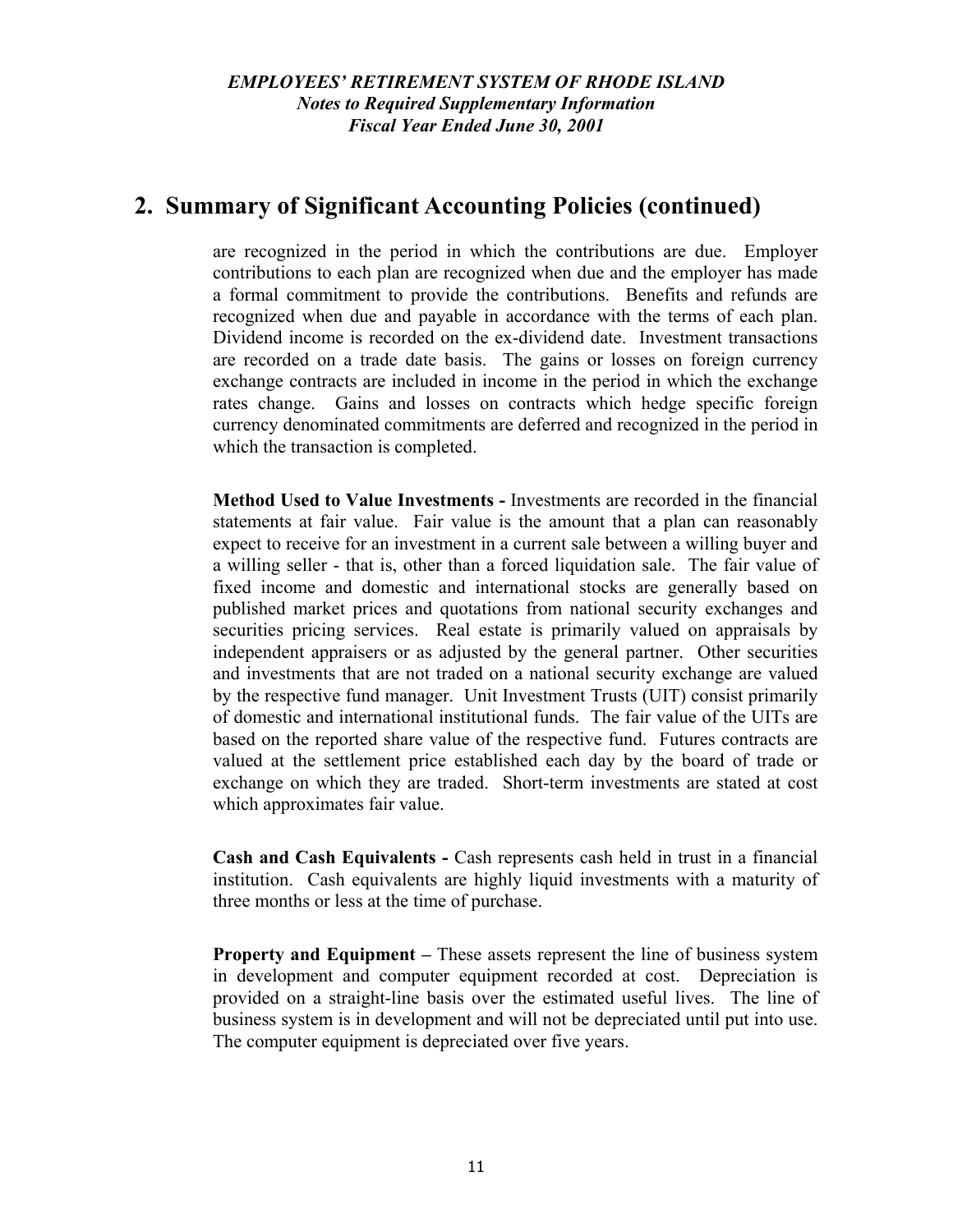# **2. Summary of Significant Accounting Policies (continued)**

**Memorandum Only - Total Columns -** Total columns on the financial statements are captioned "memorandum only" to indicate that they are presented only to facilitate financial analysis. Data in these columns are not comparable to a consolidation. Interfund eliminations have not been made in the aggregation of this data.

## **3. Cash Deposits and Investments**

## **(a). Cash Deposits and Cash Equivalents**

At June 30, 2001, the carrying amounts of the plans' cash deposits, including cash overdrafts, are listed below:

|                                            | ERS |  | <b>MERS</b> |  | <b>SPRBT</b> | JRBT. |  |  |
|--------------------------------------------|-----|--|-------------|--|--------------|-------|--|--|
| Book balance \$ (66,097) \$ (16,130) \$ 84 |     |  |             |  |              |       |  |  |
| Bank balance \$ 1,557 \$ 19,377 \$ -       |     |  |             |  |              |       |  |  |

The bank balances represent the plans' deposits in short-term trust accounts that are covered by federal depository insurance. At the end of each business day, the excess bank balances are invested in overnight repurchase agreements, which are categorized in the following table as category 1 investments (see Note 3(b). Investments).

In accordance with Rhode Island General Laws, Chapter 35-10.1, depository institutions holding deposits of the State, its agencies or governmental subdivisions of the State, shall at a minimum, insure or pledge eligible collateral equal to one hundred percent of time deposits with maturities greater than sixty days. Any of these institutions that do not meet minimum capital standards prescribed by federal regulators shall insure or pledge eligible collateral equal to one hundred percent of deposits, regardless of maturity. None of the System's deposits were required to be collateralized at June 30, 2001.

### **(b). Investments**

The State Investment Commission oversees all investments made by the State of Rhode Island, including those made for the System. Investment managers engaged by the Commission, at their discretion and in accordance with the investment objectives and guidelines for the System, make certain investments. The General Treasurer makes certain short-term investments on a daily basis. Rhode Island General Laws, Section  $35-10-11$  (b)(3) requires that all investments shall be made in securities as would be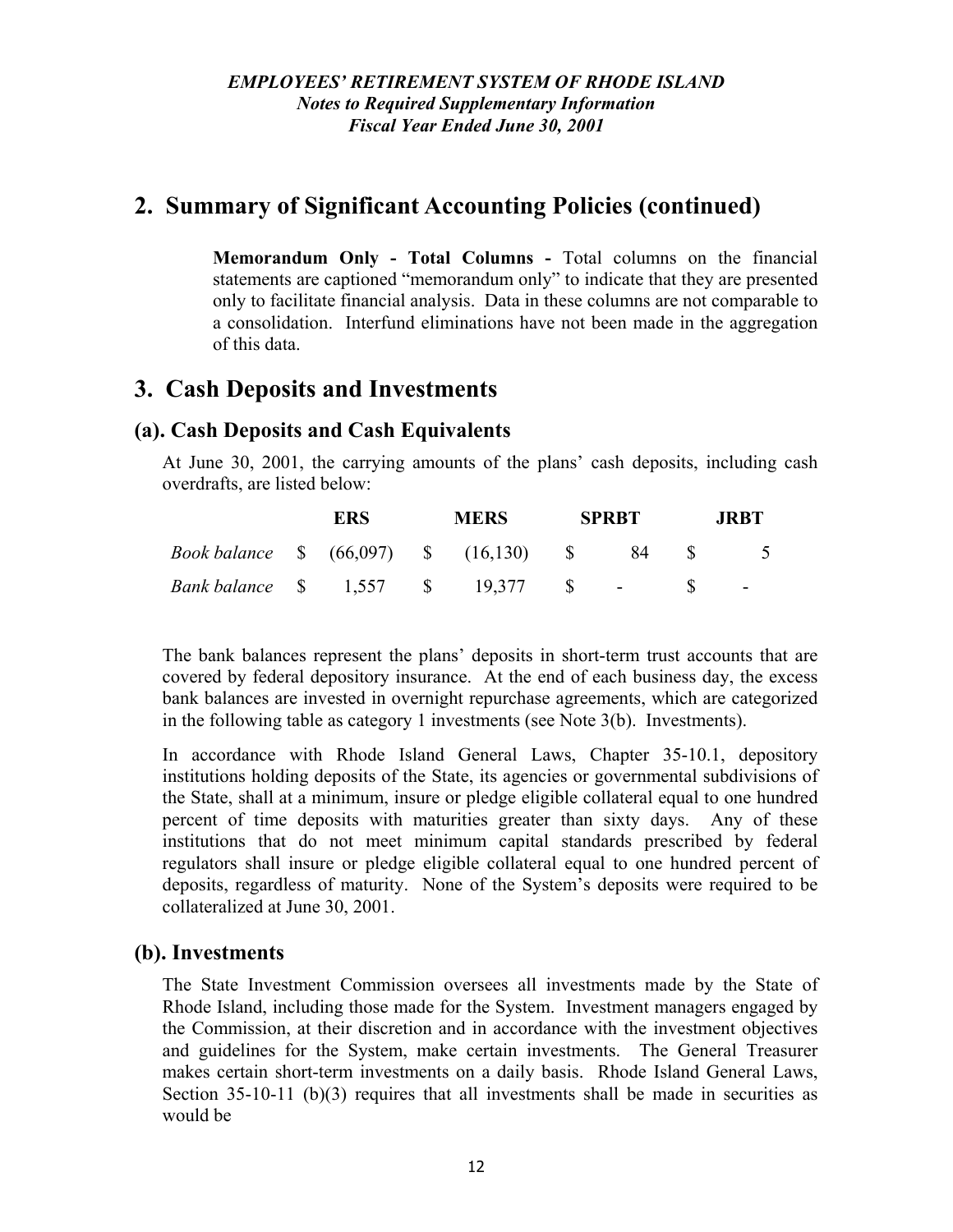# **3. Cash Deposits and Investments**

## **(b). Investments (continued)**

acquired by prudent persons of discretion and intelligence who are seeking a reasonable income and the preservation of capital.

On July 1, 1992, the State Investment Commission pooled the assets of the ERS with the assets of the MERS for investment purposes only, and assigned units to the plans based on their respective share of market value. On September 29, 1994 and November 1, 1995, the assets of the SPRBT and the JRBT, respectively, were added to the pool for investment purposes only. The custodian bank (State Street Bank) holds most assets of the System in two pooled trusts, Short-term Investment Trust and Pooled Trust. Each plan holds units in the trusts. The number of units held by each plan is a function of each plans' respective contributions to or withdrawals from the trust.

Certain investments are not pooled and are held by only one plan (Plan specific investments). As of June 30, 2001, the ERS held investments in bonds issued by the R.I. Housing and Mortgage Finance Corporation having a fair value of \$3,776,503. This entity is included as a discretely presented proprietary component unit in the State of Rhode Island's Comprehensive Annual Financial Report. The ERS also holds a loan receivable with a fair value of \$22,670,000. This loan is secured by commercial real estate located in Rhode Island.

The System's investments (at fair value) are categorized in the following table to give an indication of the level of risk assumed by the entity at June 30, 2001:

**Category 1** includes insured or registered, or securities held by the System or its agent in the System's name.

**Category 2** includes uninsured and unregistered, with securities held by the counterparty's trust department or agent in the System's name.

**Category 3** includes uninsured and unregistered, with securities held by the counterparty, or by its trust department or agent but not in the System's name.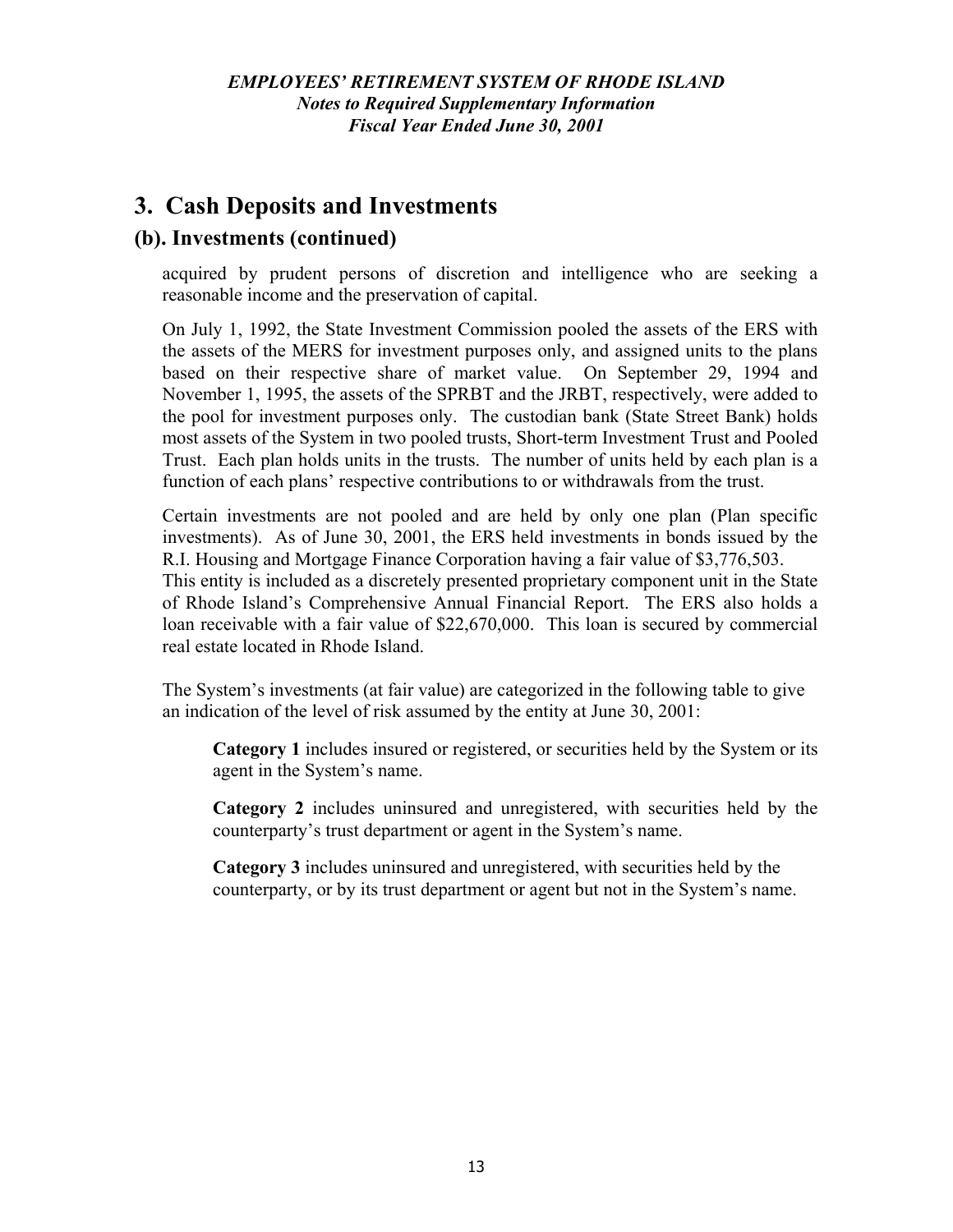#### *EMPLOYEES' RETIREMENT SYSTEM OF RHODE ISLAND*

*Notes to Required Supplementary Information Fiscal Year Ended June 30, 2001*

# **3. Cash Deposits and Investments**

# **(b). Investments (continued)**

|                                                                                           |    | Short-term<br><b>Investment Fund</b> | Pooled<br>Trust            | Plan<br>Specific |  |
|-------------------------------------------------------------------------------------------|----|--------------------------------------|----------------------------|------------------|--|
| <b>Investments - Category 1</b>                                                           |    |                                      |                            |                  |  |
| U.S. Government and Agency Securities                                                     |    |                                      |                            |                  |  |
| Not on securities loan                                                                    | \$ |                                      | \$<br>627,976,068          | \$               |  |
| On loan for securities collateral                                                         |    |                                      | 51,351,640                 |                  |  |
| Domestic Corporate Bonds and Notes                                                        |    |                                      | 766,226,223                | 26,446,503       |  |
| Foreign Bonds                                                                             |    |                                      | 45, 151, 311               |                  |  |
| <b>Domestic Equity Securities</b>                                                         |    |                                      | 985,917,562                |                  |  |
| Foreign Equity Securities                                                                 |    |                                      |                            |                  |  |
| Not on securities loan                                                                    |    |                                      | 991,100,225                |                  |  |
| On loan for securities collateral                                                         |    |                                      | 580,658                    |                  |  |
| Unit Investment Trust                                                                     |    |                                      | 1,755,007,434              |                  |  |
| Repurchase agreements                                                                     |    |                                      | 1,235,800                  |                  |  |
| Subtotal                                                                                  |    |                                      | $\overline{5,224,546,921}$ | 26,446,503       |  |
|                                                                                           |    |                                      |                            |                  |  |
| <b>Investments not categorized</b><br>Real Estate and Alternative Investment Partnerships |    |                                      | 318,857,018                |                  |  |
| Money Market Mutual Funds                                                                 |    | 6,902,517                            | 184,081,433                | 170,914          |  |
| Investments held by broker-dealers under securities                                       |    |                                      |                            |                  |  |
| loans with cash collateral                                                                |    |                                      |                            |                  |  |
| U.S. Government and Agency Securities                                                     |    |                                      | 271,773,139                |                  |  |
| Domestic Corporate Bonds and Notes                                                        |    |                                      | 58,951,785                 |                  |  |
| Foreign Bonds                                                                             |    |                                      | 2,906,108                  |                  |  |
| Domestic Equity Securities                                                                |    |                                      | 43,255,446                 |                  |  |
| Foreign Equity Securities                                                                 |    |                                      | 47,572,189                 |                  |  |
| Securities lending short-term collateral investment pool                                  |    |                                      | 438,543,933                |                  |  |
| Subtotal                                                                                  |    | 6,902,517                            | 1,365,941,051              | 170,914          |  |
| Total                                                                                     | -S | 6,902,517                            | \$6,590,487,972            | \$26,617,417     |  |
|                                                                                           |    |                                      |                            |                  |  |
| Reconciliation to investments on Statements of Plan                                       |    |                                      |                            |                  |  |
| <b>Net Assets</b>                                                                         |    |                                      |                            |                  |  |
| Total above                                                                               |    | 6,902,517                            | 6,590,487,972              | 26,617,417       |  |
| Net investment payable and receivable                                                     |    | 72,998                               | (50,093,252)               | 708,177          |  |
| Foreign Cash *                                                                            |    |                                      | 3,167,464                  |                  |  |
| Domestic Cash <sup>*</sup>                                                                |    |                                      | (10, 113, 612)             |                  |  |
| Securities lending short-term collateral investment pool                                  |    |                                      | (438, 543, 933)            |                  |  |
| Cash equivalents                                                                          |    |                                      | (1,235,800)                |                  |  |
| <b>Investments on Statements of Plan Net Assets</b>                                       | \$ | 6,975,515                            | \$6,093,668,839            | \$27,325,594     |  |

\*Deposits at the System's custodian bank, which consist of uncollateralized deposits in foreign banks, are not covered by United States federal depository insurance.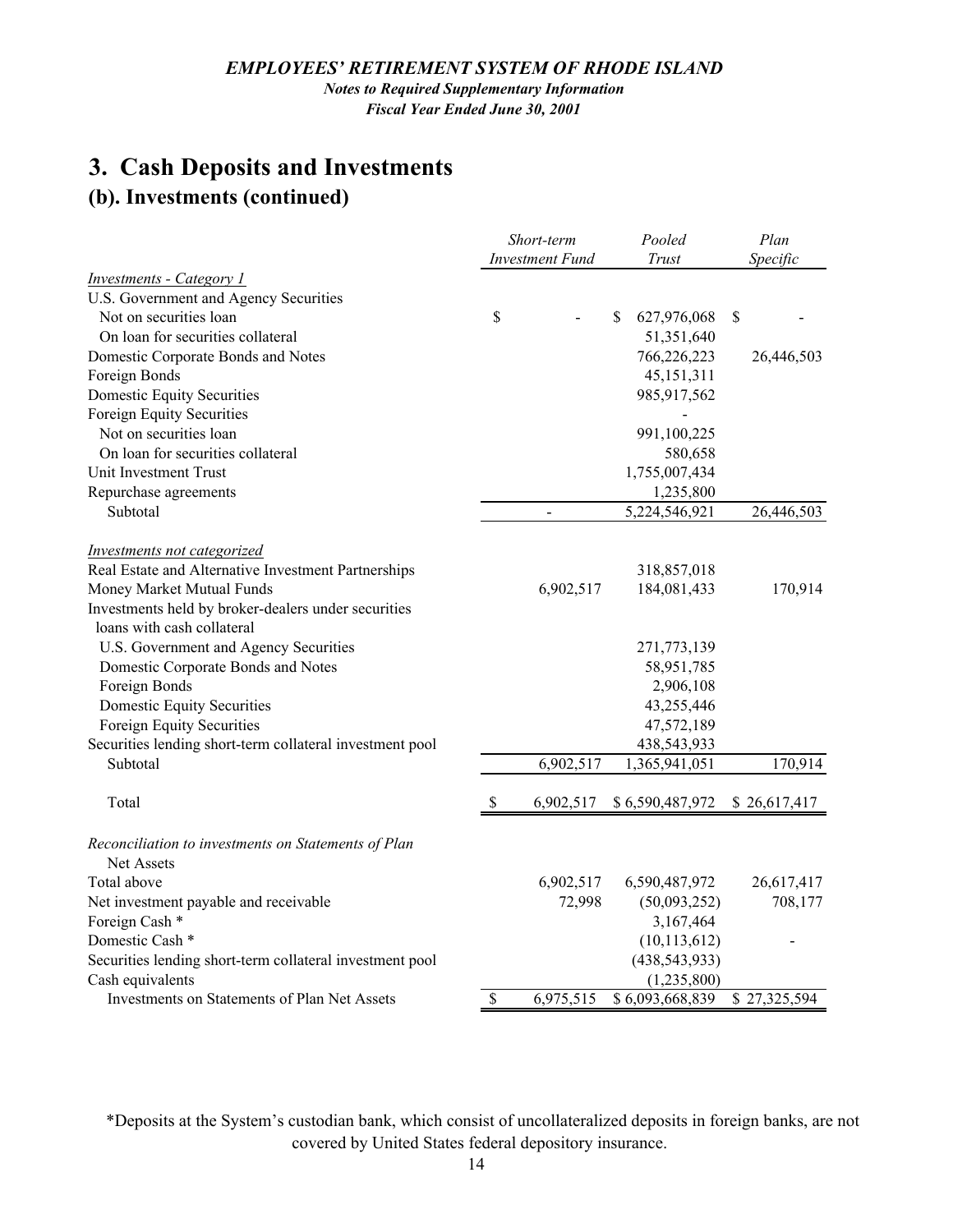#### *EMPLOYEES' RETIREMENT SYSTEM OF RHODE ISLAND*

Notes to Financial Statements

## **3. Cash Deposits and Investments**

#### **(c). Derivatives and Other Similar Investments**

Some of the System's investment managers are allowed to invest in certain derivative type transactions, including forward foreign currency transactions, futures contracts and mortgage-backed securities. Through the Unit Investment Trusts (UIT), the System also indirectly holds derivative type instruments. Information on the extent of the use, and holdings of derivative securities by the UITs is not readily available.

**Forward Foreign Currency Contracts –** The System may enter into foreign currency exchange contracts to minimize the short-term impact of foreign currency fluctuations on foreign investments. These contracts involve risk in excess of the amount reflected in the System's Statements of Plan Net Assets. The face or contract amount in U.S. dollars reflects the total exposure the System has in that particular currency contract. By policy, no more than 50% of actively managed Foreign Equity securities (at fair value) may be hedged into the base currency (US Dollars). The U.S. dollar value of forward foreign currency contracts is determined using forward currency exchange rates supplied by a quotation service. Losses may arise due to changes in the value of the foreign currency or if the counterparty does not perform under the contract.

**Futures contracts –** The System may use futures to manage its exposure to the stock, money market, and bond markets and the fluctuations in interest rates and currency values. Buying futures tend to increase the System's exposure to the underlying instrument. Selling futures tend to decrease the System's exposure to the underlying instrument, or hedge other System investments. Losses may arise from changes in the value of the underlying instruments, if there is an illiquid secondary market for the contracts, or if the counterparties do not perform under the contract terms.

**Mortgage-Backed Securities –** The System invests in various mortgagebacked securities, such as collateralized mortgage obligations (CMO), interestonly and principal-only (PO) strips. They are reported in aggregate as U.S. Government and Agency Securities in the disclosure of custodial credit risk. CMO's are bonds that are collateralized by whole loan mortgages, mortgage pass-through securities or stripped mortgage-backed securities. Income is derived from payments and prepayments of principal and interest generated from collateral mortgages. Cash flows are distributed to different investment classes or tranches in accordance with the CMO's established payment order. Some CMO tranches have more stable cash flows relative to changes in interest rates while others are significantly sensitive to interest rate fluctuations.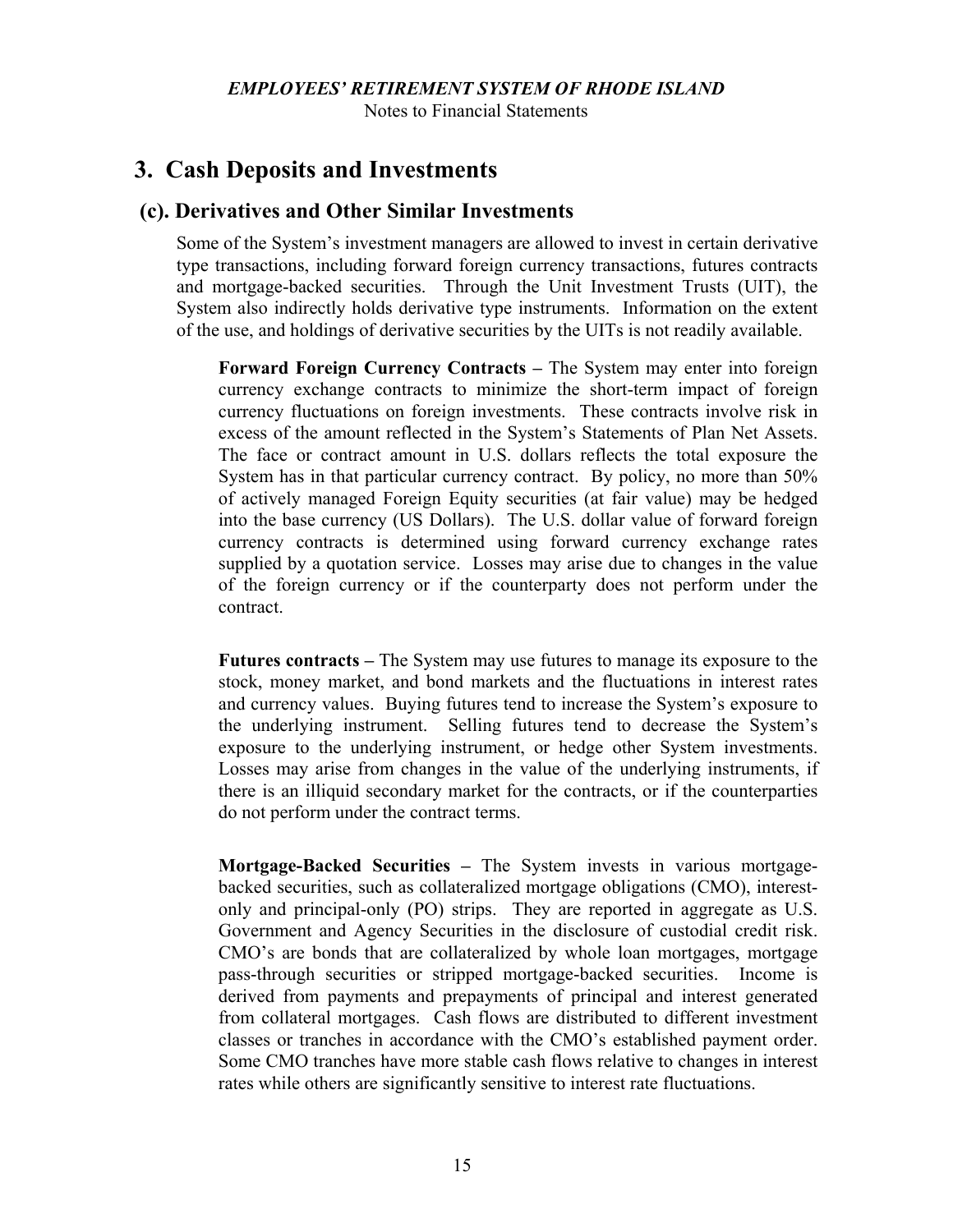Notes to Financial Statements

## **3. Cash Deposits and Investments**

#### **(c). Derivatives and Other Similar Investments (continued)**

The System may invest in interest-only (IO) and principal-only strips (PO) in part to hedge against a rise in interest rates. Interest-only strips are based on cash flows from interest payments on underlying mortgages. Therefore, they are sensitive to pre-payments by mortgagees, which may result from a decline in interest rates. Principal-only strips receive principal cash flows from the underlying mortgages. In periods of rising interest rates, homeowners tend to make fewer mortgage prepayments.

**Short Sales –** The Unit Investment Trusts (UIT) may sell a security they do not own in anticipation of a decline in the fair value of that security. Short sales may increase the risk of loss to the UIT when the price of a security underlying the short sale increases and the UIT is subject to a higher cost to purchase the security in order to cover the position.

### **(d). Securities Lending**

Policies of the State Investment Commission permit use of investments to enter into securities lending transactions. The System has contracted with State Street Bank & Trust Company (SSB) as third party securities lending agent to lend the System's debt and equity securities for cash, securities and sovereign debt of foreign countries as collateral at 102% of the market value of the domestic securities on loan and 105% of the market value of the international securities on loan. There are no restrictions on the amount of loans that can be made. There have been no violations of the provisions of the contract. Securities on loan at year-end for cash collateral are presented as not categorized in the preceding table. Securities on loan for noncash collateral are classified according to the category for the collateral. The contract with the lending agent requires them to indemnify the System if the borrowers fail to return the securities. Either the System or the borrower can terminate all securities loans on demand. The cash collateral received on security loans was invested in the lending agent's short-term investment pool for an average duration of 73 days and a weighted average maturity of 172 days. Because the loans were terminable at will, their duration did not generally match the duration of the investments made with cash collateral. The System is not permitted to pledge or sell collateral securities received unless the borrower defaults. There were no losses during the fiscal year resulting from default of the borrower or lending agent.

At June 30, 2001, management believes the System has no credit risk exposure to borrowers because the amounts the System owes the borrowers does not exceed the amounts the borrowers owe the System.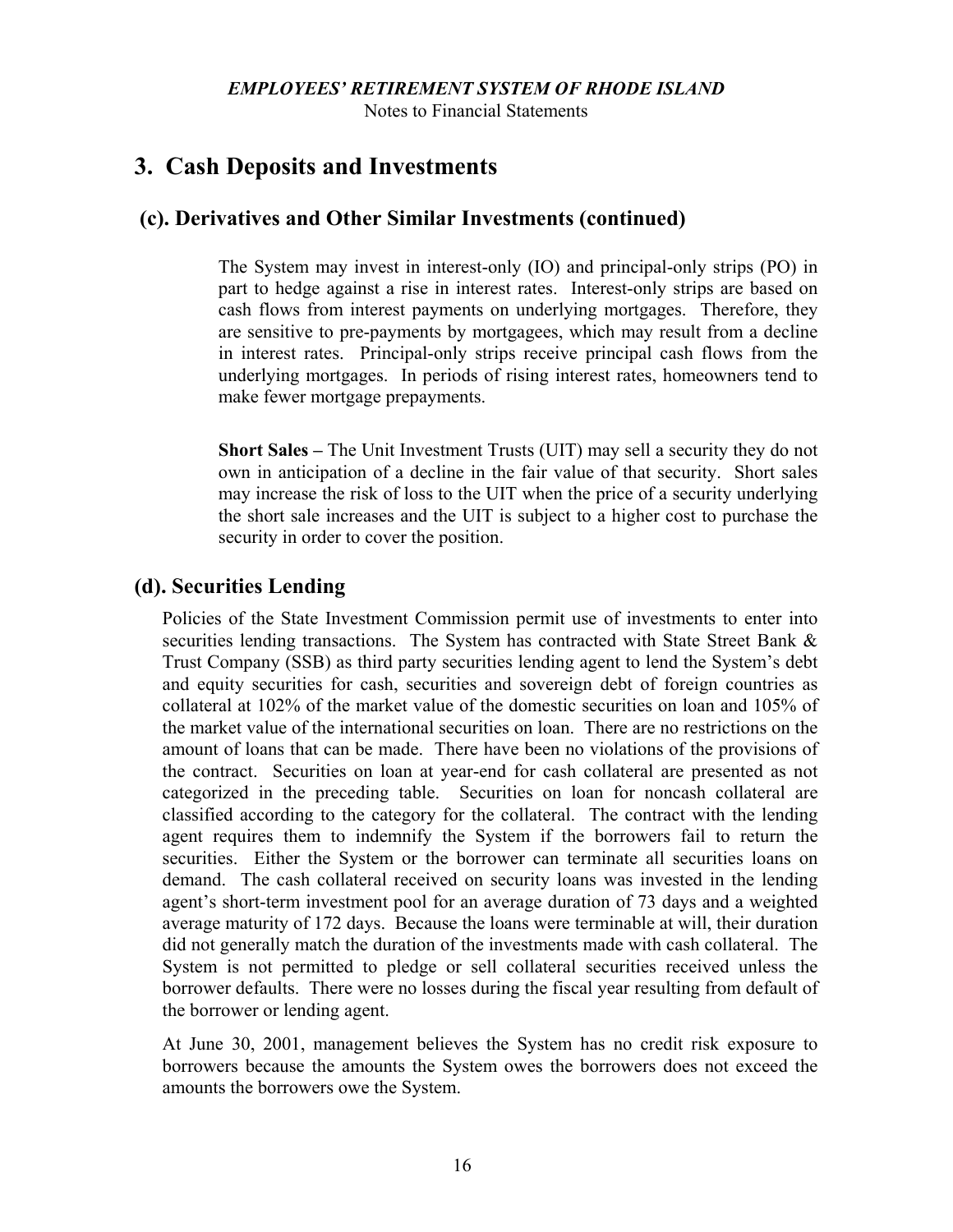Notes to Financial Statements

## **3. Cash Deposits and Investments**

### **(d). Securities Lending (continued)**

The securities on loan at year-end were \$476,390,965 (fair value), and the collateral received for those securities on loan was \$491,764,265 (fair value).

## **4. Contributions and Reserves**

Contribution requirements for plan members and employers are established pursuant to Rhode Island General Laws. Employers are required to contribute at an actuarially determined rate. Plan member contributions are fixed by statute.

### **(a). Funding Policy**

#### ERS, SPRBT and JRBT

The funding policy, as set forth in Rhode Island General Laws, Section 36-10-2 provides for actuarially determined periodic contributions to the plans. The Employer's contributions to the plans include (1) normal cost and (2) a payment required to amortize the unfunded frozen actuarial liability of the plans. The ERS' liability is amortized, as of June 30, 1985, over thirty (30) years in multiples of two hundred and fifteen thousandths of one percent (.215%) starting with one multiple in the fiscal year beginning July 1, 1986, and increasing by one multiple in each successive year until the fiscal year ending June 30, 1989; and amortize the remaining unfunded liability of the system as of June 30, 1988, over twenty-seven (27) years beginning in the fiscal year beginning July 1, 1989, calculated such that each year's total unfunded liability payment increases at the assumed rate of inflation over the prior year's total payment. The unfunded liabilities of the SPRBT and JRBT plans are amortized over a 30-year period beginning July 1, 1992. Any subsequent changes to the unfunded liability due to changes to benefits or actuarial assumptions are amortized over a new 30-year period or over the remaining initial amortization period depending on how large the total change to the unfunded liability for each fiscal year is relative to the existing unfunded liability. The normal cost is determined using the frozen entry age cost method.

Effective for the June 30, 1999 valuation, the Rhode Island General Laws were amended to allow the unfunded liabilities of the three plans to be amortized over a 30 year period and to compute normal cost by using the entry age normal cost method. The 1999 valuation is the basis for employer costs in fiscal 2002.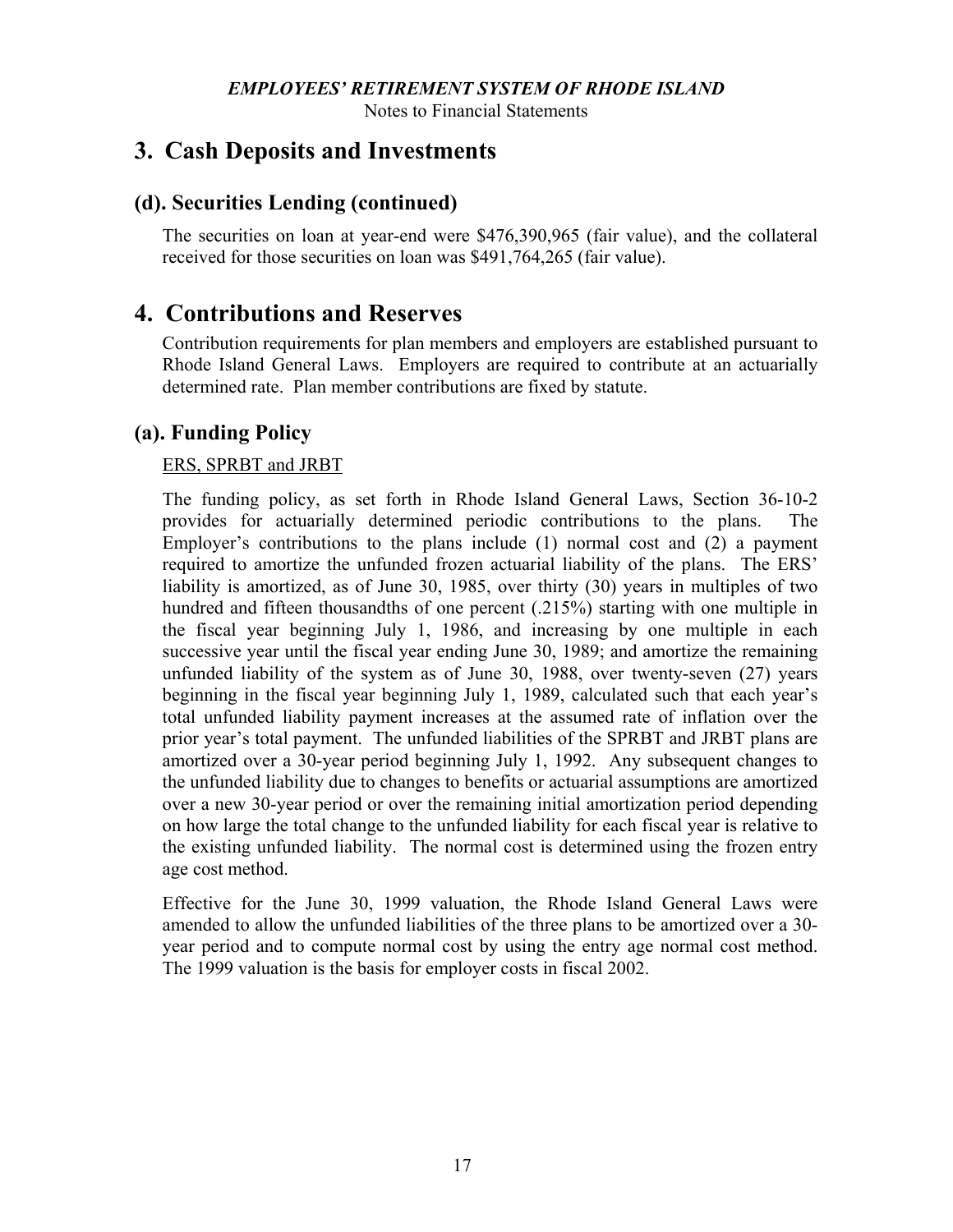Notes to Financial Statements

# **4. Contributions and Reserves**

## **(a). Funding Policy (continued)**

#### MERS

The funding policy, as set forth in Rhode Island General Laws, Section 45-21-42 provides for actuarially determined periodic contributions to the plans. Each employer's contribution to the plans includes normal cost and a payment, where applicable, to amortize the unfunded actuarial accrued liability. The normal cost is determined using the entry age normal cost method. In 1989, the rules regarding the amortizing of the unfunded liability were changed. The new rules provided that the unfunded liability in 1988 will be amortized over the remainder of a 25-year period which commenced on the date the unit joined the plan. Subsequent divergences from the actuarial assumptions are funded over the projected future salaries of active members.

#### Administrative Expenses

Administrative costs of the System are financed through investment earnings up to a maximum of 1.5% as reported in the audited financial statements for the next preceding fiscal year.

## **(b). Contributions**

The table below displays the contribution rates for the year ending June 30, 2001:

| Plan                                         | <b>Employee</b>                                                      | <b>Employer</b>                                                                                                                       |  |  |
|----------------------------------------------|----------------------------------------------------------------------|---------------------------------------------------------------------------------------------------------------------------------------|--|--|
| <b>ERS</b>                                   |                                                                      |                                                                                                                                       |  |  |
| <b>State Employees</b>                       | 8.75%                                                                | 7.99%                                                                                                                                 |  |  |
| Teachers<br>Municipal funded<br>State funded | $9.50\%$                                                             | $6.85\%$ (5.63% for towns not participating in<br>the 1990 early retirement incentive)<br>5.16% (4.34% for towns not participating in |  |  |
|                                              |                                                                      | the 1990 early retirement incentive)                                                                                                  |  |  |
| <b>MERS</b>                                  |                                                                      |                                                                                                                                       |  |  |
| General Employees                            | $6.00\%$ (additional 1% with a cost-<br>of-living adjustment)        | 64 Municipalities, housing authorities,<br>water and sewer districts contributed<br>various actuarially determined rates.             |  |  |
| Public Safety                                | 7.00% (additional 1% with a cost-<br>of-living adjustment and /or 1% | 44 Municipal police and fire departments<br>contributed various actuarially                                                           |  |  |
|                                              | with a 20 year service plan)                                         | determined rates.                                                                                                                     |  |  |
| <b>SPRBT</b>                                 | 8.75%                                                                | 25.89%                                                                                                                                |  |  |
| <b>JRBT</b>                                  | 8.75%                                                                | 31.09%                                                                                                                                |  |  |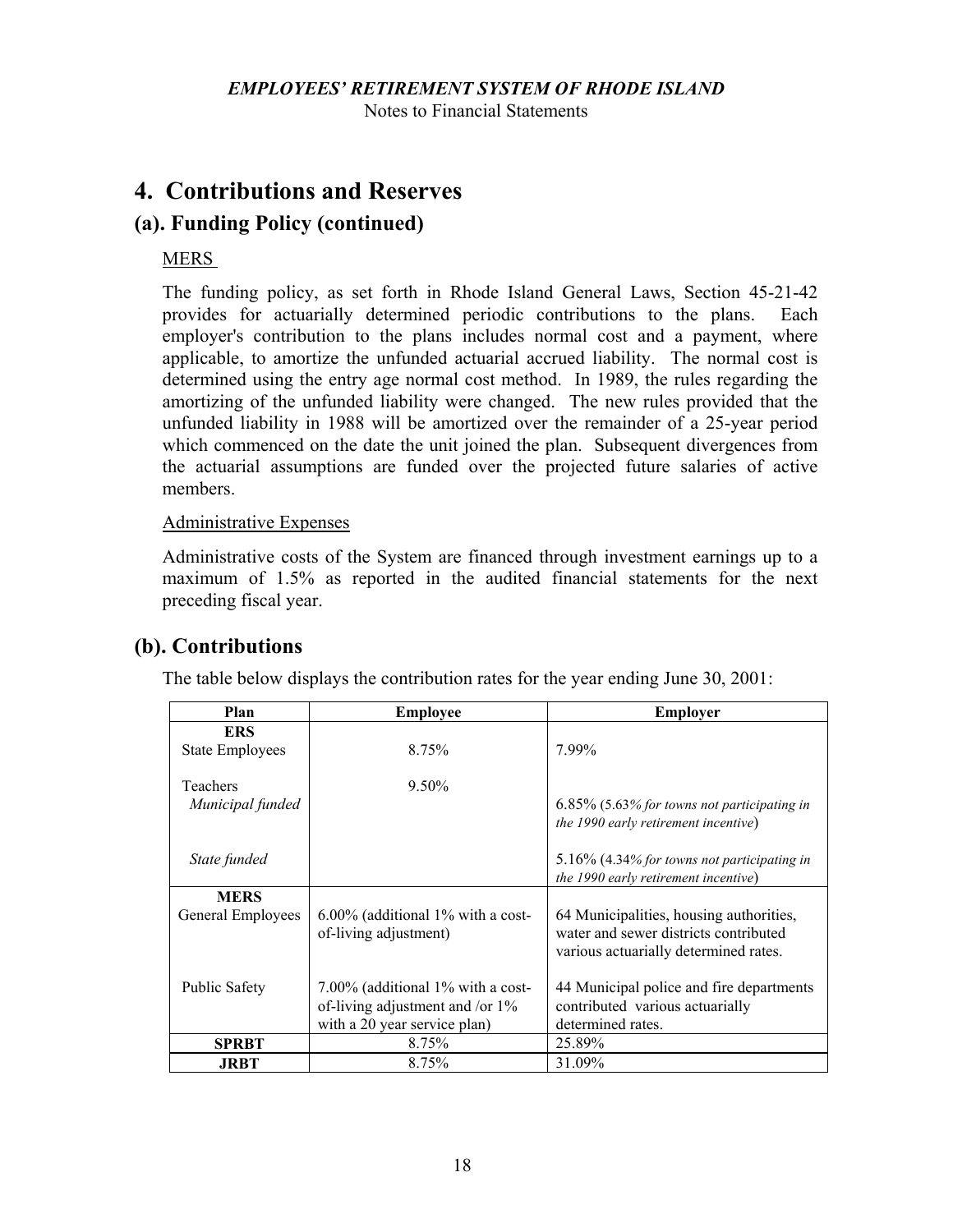#### *EMPLOYEES' RETIREMENT SYSTEM OF RHODE ISLAND* Notes to Financial Statements

# **5. Commitments**

The Retirement System has contracted with a systems integration firm to design and build a new pension administration system. The total cost to the System is estimated at \$16.8 million, of which \$9.1 million has been recorded as Property and Equipment. The remaining cost is estimated at \$7.7 million. Full implementation is expected by the second quarter of fiscal 2004. This will be financed in the same manner as other administrative expenses of the System.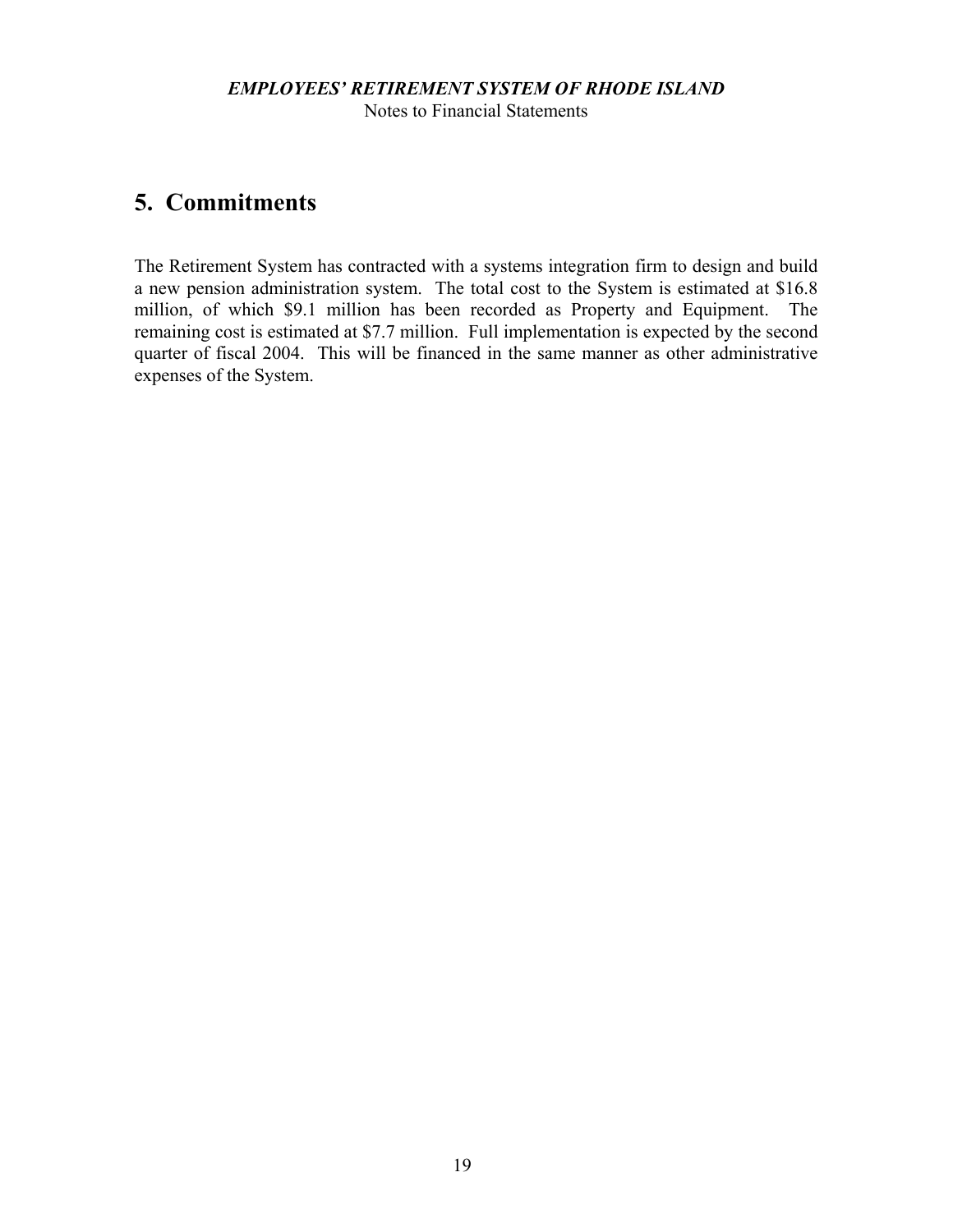# **1. Schedules of Funding Progress**

Effective with the June 30, 1999 valuation, which was restated, certain actuarial assumptions were changed. Specifically, the actuarial cost method for ERS, SPRBT and JRBT were set to Entry Age Normal and the amortization period was changed to 30 years. The inflation assumption was decreased from 3.5% to 3.0%.

Effective with the June 30, 1999 valuation, the actuarial value of assets was developed using a five-year smoothed market technique for ERS, SPRBT and JRBT.

Effective with the June 30, 1998 valuation, the actuarial value of assets was developed using a four-year moving average technique for ERS, SPRBT and JRBT. The MERS actuarial value of assets was developed using a three-year smoothed market value of assets.

Effective with the June 30, 1997 valuation, certain actuarial assumptions were changed due to an experience study. Specifically, the actuarial value of assets for ERS, MERS, SPRBT and JRBT was reset to equal the fair market value of assets at June 30, 1997. The investment rate of return was increased from 8.00% to 8.25%. Projected salary increases were changed from a fixed percentage to a sliding scale based on age and service. The inflation assumption was increased to 3.5% from  $3.0\%$ .

Effective with the June 30, 1996 valuation, the actuarial value of assets for ERS and MERS was reset to equal the market value of assets at June 30, 1996.

Employer costs for fiscal year ending June 30, 2003 is based on the valuation results and data as of June 30, 2000.

The MERS funded ratio is a composite of all units in the plan. The System performs a separate valuation for each unit.

# **2. Schedules of Employer Contributions**

Employer contributions for the ERS plan included in the Schedules of Contributions from the Employers and Other Contributing Entity do not include the Teacher Survivor Benefits as described in Note 1(b) and any employer contributions related to supplemental pension benefits that are attributable and paid by a specific employer. These amounts are not included in the annual required contributions.

The MERS contributions for the fiscal year ended June 30, 1997 include a \$3,843,955 transfer from a new unit joining the plan.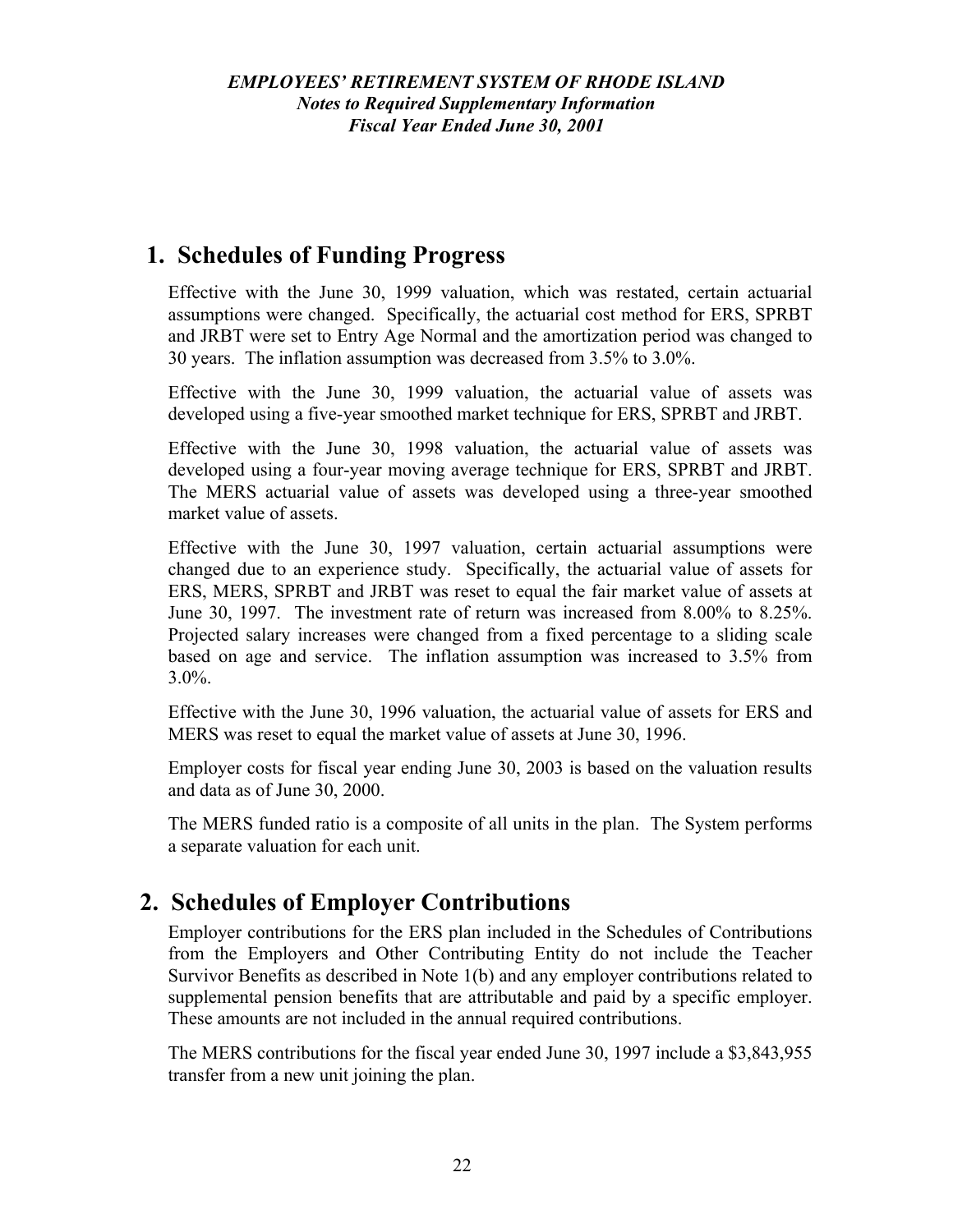# **2. Schedules of Employer Contributions (continued)**

The information presented in the required supplementary schedules was determined as part of the actuarial valuations at the dates indicated. Additional information as of the latest actuarial valuation follows.

# **3. Actuarial Assumptions and Methods**

|                                                              | <b>ERS</b>                             |                                         |                                                                                                               |                                                |                                                                |
|--------------------------------------------------------------|----------------------------------------|-----------------------------------------|---------------------------------------------------------------------------------------------------------------|------------------------------------------------|----------------------------------------------------------------|
|                                                              | <b>State Employees</b>                 | <b>Teachers</b>                         | <b>MERS</b>                                                                                                   | <b>SPRBT</b>                                   | <b>JRBT</b>                                                    |
| Valuation Date                                               | 6/30/00                                | 6/30/00                                 | 6/30/00                                                                                                       | 6/30/00                                        | 6/30/00                                                        |
| <b>Actuarial Cost Method</b>                                 | Entry Age<br>Normal                    | Entry Age<br>Normal                     | Entry Age Normal                                                                                              | Entry Age<br>Normal                            | Entry Age<br>Normal                                            |
| <b>Amortization Method</b>                                   | Level Percent of<br>Payroll-<br>Closed | Level Percent<br>of Payroll -<br>Closed | Initial base:<br>Level dollar -<br>Closed<br>All subsequent<br>changes:<br>Level Percent of<br>Payroll - Open | <b>Level Percent</b><br>of Payroll -<br>Closed | Level Percent of<br>Payroll - Closed                           |
| <b>Equivalent Single</b><br>Remaining<br>Amortization Period | 29 years                               | 29 years                                | Various                                                                                                       | 29 years                                       | 29 years                                                       |
| <b>Asset Valuation</b><br>Method                             | 5 Year<br>Smoothed<br>Market           | 5 Year<br>Smoothed<br>Market            | 3 Year Smoothed<br>Market Value                                                                               | 5 Year<br>Smoothed<br>Market                   | 5 Year<br>Smoothed<br>Market                                   |
| <b>Actuarial Assumptions</b>                                 |                                        |                                         |                                                                                                               |                                                |                                                                |
| Investment Rate of<br>Return                                 | 8.25%                                  | 8.25%                                   | 8.25%                                                                                                         | 8.25%                                          | 8.25%                                                          |
| Projected Salary<br>Increases                                | 4.25%<br>to<br>14.25%                  | 4.25%<br>to<br>16.75%                   | <b>General Employees</b><br>4.25% to 10.25%<br>Police & Fire<br><b>Employees</b><br>5.00% to 15.50%           | $5.00\%$<br>to<br>15.00%                       | 5.50%                                                          |
| Inflation                                                    | 3.00%                                  | 3.00%                                   | 3.00%                                                                                                         | 3.00%                                          | 3.00%                                                          |
| Cost of Living<br>Adjustments                                | 3.0%<br>compounded                     | 3.0%<br>compounded                      | 3.0%<br>Non-compounded                                                                                        | \$1,500 per<br>annum                           | $3.0\%$<br>(see Notel(b)(4))<br>to the financial<br>statements |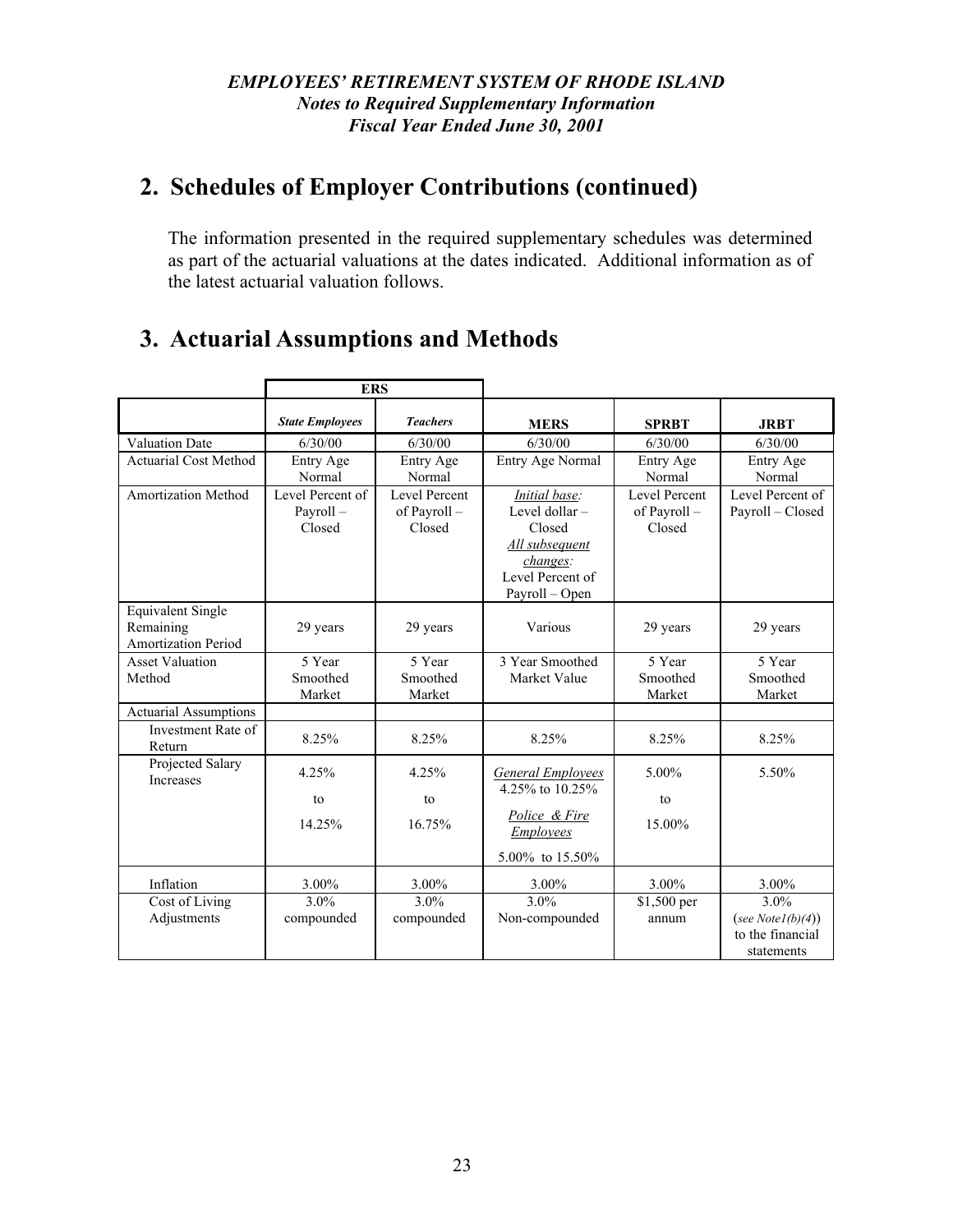

#### **INDEPENDENT AUDITOR'S REPORT ON COMPLIANCE AND ON INTERNAL CONTROL OVER FINANCIAL REPORTING BASED ON AN AUDIT OF FINANCIAL STATEMENTS PERFORMED IN ACCORDANCE WITH** *GOVERNMENT AUDITING STANDARDS*

#### JOINT COMMITTEE ON LEGISLATIVE SERVICES, GENERAL ASSEMBLY STATE OF RHODE ISLAND AND PROVIDENCE PLANTATIONS:

We have audited the statements of plan net assets of the State of Rhode Island and Providence Plantations Employees' Retirement System (the System) as of June 30, 2001 and the related statements of changes in plan net assets for the year then ended, and have issued our report thereon dated February 8, 2002. We conducted our audit in accordance with auditing standards generally accepted in the United States of America and the standards applicable to financial audits contained in *Government Auditing Standards*, issued by the Comptroller General of the United States of America.

#### Compliance

As part of obtaining reasonable assurance about whether the System's financial statements are free of material misstatement, we performed tests of its compliance with certain provisions of laws, regulations, and contracts, noncompliance with which could have a direct and material effect on the determination of financial statement amounts. However, providing an opinion on compliance with those provisions was not an objective of our audit and, accordingly, we do not express such an opinion. The results of our tests disclosed no instances of noncompliance that are required to be reported under *Government Auditing Standards*.

#### Internal Control Over Financial Reporting

In planning and performing our audit, we considered the System's internal control over financial reporting in order to determine our auditing procedures for the purpose of expressing our opinion on the financial statements and not to provide assurance on the internal control over financial reporting. Our consideration of the internal control over financial reporting would not necessarily disclose all matters in the internal control over financial reporting that might be material weaknesses. A material weakness is a condition in which the design or operation